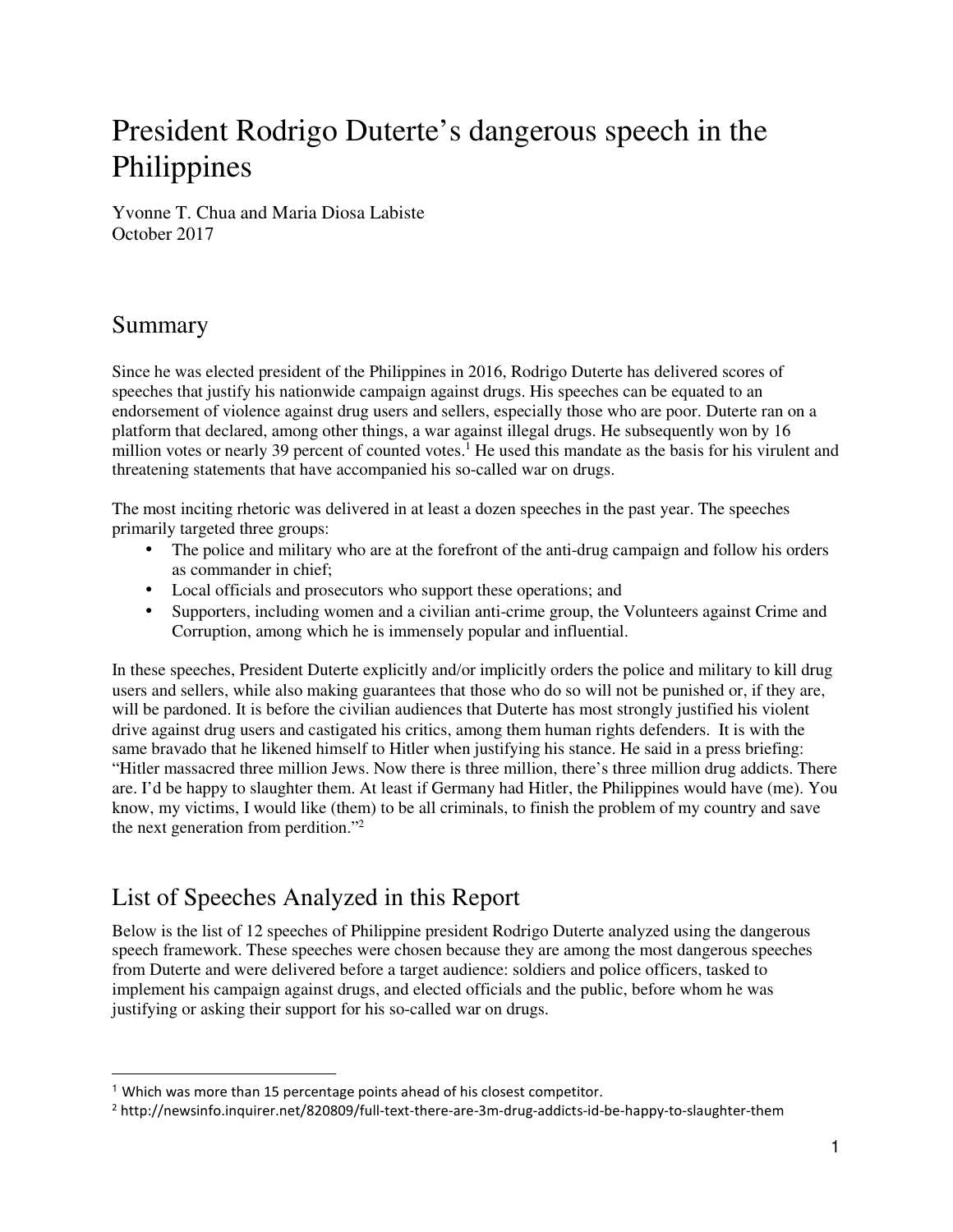| Date          | Occasion                        | Location                   | <b>URL</b>                                | Video URL                         |
|---------------|---------------------------------|----------------------------|-------------------------------------------|-----------------------------------|
| 30-Jun-16     | Inauguration as                 | Delpan Sports Complex,     | http://pcoo.gov.ph/                       | https://www.you                   |
|               | President                       | Tondo, Manila              | june-30-2016-                             | tube.com/watch                    |
|               |                                 |                            | president-rodrigo-                        | ?v=nXLKCYQx                       |
|               |                                 |                            | roa-duterte-                              | 5 <sub>nw</sub>                   |
|               |                                 |                            | speech-at-the-                            |                                   |
|               |                                 |                            | solidarity-dinner/                        |                                   |
| $17-Aug-$     | 115th Police Service            | Philippine National Police | http://pcoo.gov.ph/                       | https://www.you                   |
| 16            | Anniversary                     | (PNP) Multipurpose         | aug-17-2016-                              | tube.com/watch                    |
|               |                                 | Center, Camp Crame,        | speech-of-                                | $?v=WjmeFYck$                     |
|               |                                 | Quezon City                | president-rodrigo-                        | <b>W08</b>                        |
|               |                                 |                            | roa-duterte-during-                       |                                   |
|               |                                 |                            | the-115th-police-                         |                                   |
|               |                                 |                            | service-                                  |                                   |
|               |                                 |                            | anniversary/                              |                                   |
| $26$ -Aug-    | 10th Anniversary of             | <b>Naval Station Felix</b> | http://pcoo.gov.ph/                       | https://www.you                   |
| 16            | the Eastern Mindanao<br>Command | Apolinario, Panacan,       | aug-26-2016-                              | tube.com/watch                    |
|               |                                 | Davao City                 | speech-of-                                | ?v=umHARhr-<br><b>WWE</b>         |
|               | (EastMinCom)                    |                            | president-rodrigo-<br>roa-duterte-during- |                                   |
|               |                                 |                            | the-10th-                                 |                                   |
|               |                                 |                            | anniversary-of-the-                       |                                   |
|               |                                 |                            | eastern-mindanao-                         |                                   |
|               |                                 |                            | command-                                  |                                   |
|               |                                 |                            | eastmincom/                               |                                   |
| 07-Dec-16     | Change of Command               | <b>AFP</b> General         | http://pcoo.gov.ph                        | https://www.yo                    |
|               | Ceremony and                    | Headquarters Grandstand,   | /dec-07-2016-                             | utube.com/watc                    |
|               | <b>Testimonial Review</b>       | Camp General Emilio        | speech-president-                         | $h$ ?v=iV2McngL                   |
|               | in honor of Outgoing            | Aguinaldo, Quezon City     | rodrigo-duterte-                          | ZyE                               |
|               | Armed Forces of the             |                            | change-command-                           |                                   |
|               | Philippines (AFP)               |                            | ceremony-                                 |                                   |
|               | Chief of Staff                  |                            | testimonial-                              |                                   |
|               | Ricardo Visaya                  |                            | review-honor-                             |                                   |
|               |                                 |                            | outgoing-afp-                             |                                   |
|               |                                 |                            | chief-staff-ricardo-                      |                                   |
|               |                                 |                            | visaya/                                   |                                   |
| $27 - Dec-16$ | <b>Christmas Gathering</b>      | Almendras Gym, Davao       | http://pcoo.gov.ph/<br>dec-27-2016-       | https://www.you<br>tube.com/watch |
|               | with the Barangay<br>Officials  | City                       | speech-of-                                | ?v=RV49VOelk                      |
|               |                                 |                            | president-rodrigo-                        | AA                                |
|               |                                 |                            | roa-duterte-during-                       |                                   |
|               |                                 |                            | christmas-                                |                                   |
|               |                                 |                            | gathering-with-                           |                                   |
|               |                                 |                            | the-barangay-                             |                                   |
|               |                                 |                            | officials/                                |                                   |
| 19-Jan-17     | PNP Oath-Taking                 | Rizal Hall, Malacañan      | http://pcoo.gov.ph/                       | https://www.you                   |
|               |                                 | Palace                     | jan-19-2017-                              | tube.com/watch                    |
|               |                                 |                            | speech-of-                                | $?v =$ ELKB_diN                   |
|               |                                 |                            | president-rodrigo-                        | Cg                                |
|               |                                 |                            | roa-duterte-during-                       |                                   |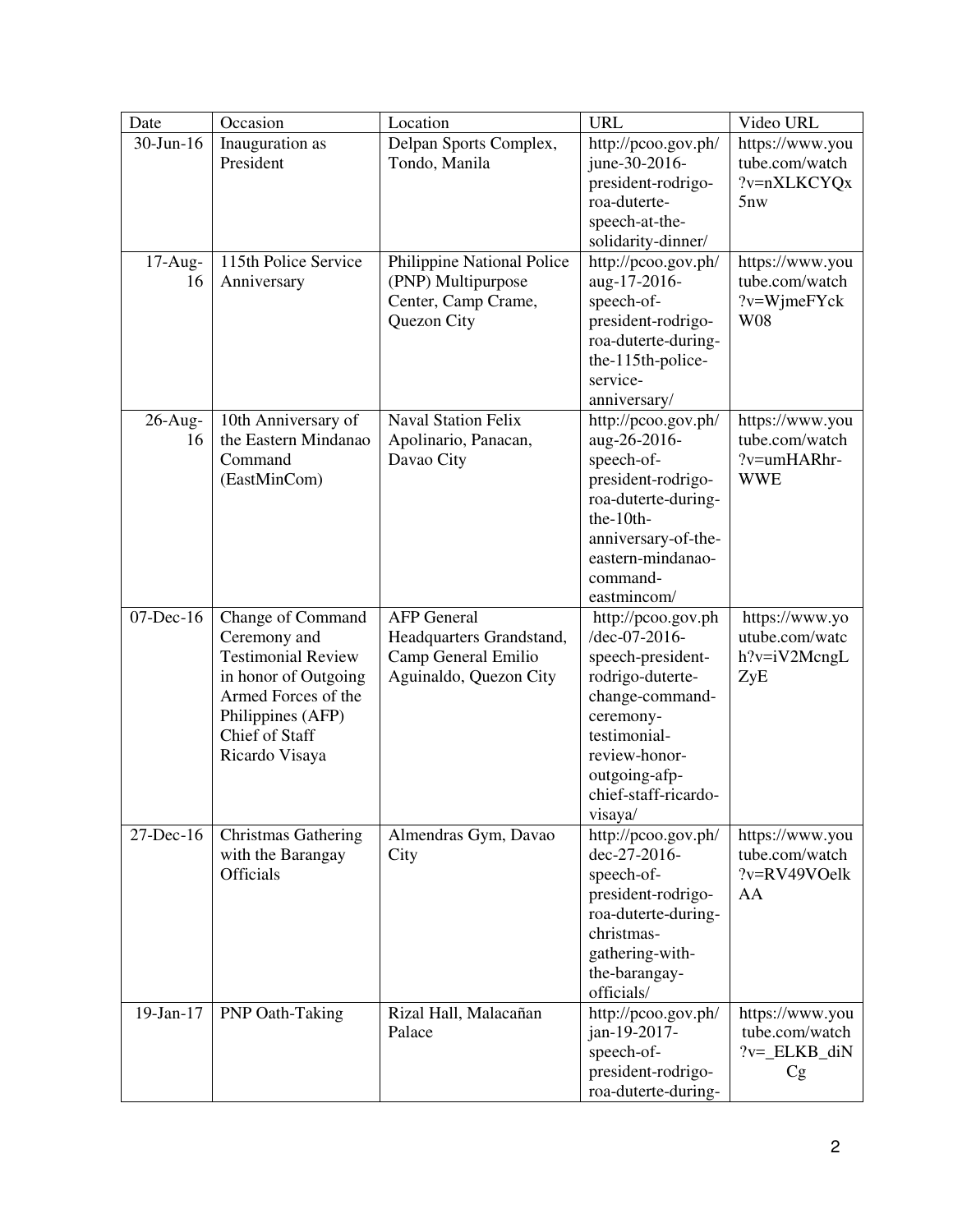|                  |                                                                                       |                                                                                                | the-philippine-<br>national-police-<br>pnp-oath-taking/                                                                                                                                                    |                                                             |
|------------------|---------------------------------------------------------------------------------------|------------------------------------------------------------------------------------------------|------------------------------------------------------------------------------------------------------------------------------------------------------------------------------------------------------------|-------------------------------------------------------------|
| 14-Mar-17        | <b>First General</b><br>Assembly of League<br>of Municipalities of<br>the Philippines | Grand Ballroom, Manila<br>Hotel                                                                | http://pcoo.gov.ph/<br>march-14-2017-<br>speech-of-<br>president-duterte-<br>at-the-1st-general-<br>assembly-of-<br>league-of-<br>municipalities-of-<br>the-philippines/                                   | https://www.you<br>tube.com/watch<br>$?v=jjqBJGq_XQ$<br>g   |
| 29-Mar-17        | People's Day<br>Celebration                                                           | Socorro, Oriental Mindoro                                                                      | http://pcoo.gov.ph/<br>march-29-2017-<br>speech-of-<br>president-rodrigo-<br>roa-duterte-during-<br>his-attendance-to-<br>the-peoples-day-<br>celebration/                                                 | https://www.you<br>tube.com/watch<br>?v=JM0jgVus9f<br>k     |
| 31-Mar-17        | Digong's Day for<br>Women                                                             | Kalayaan Grounds,<br>Malacañang Complex                                                        | http://pcoo.gov.ph/<br>march-31-2017-<br>speech-of-<br>president-rodrigo-<br>roa-duterte-during-<br>his-attendance-to-<br>the-digongs-day-<br>for-women/                                                   | https://www.you<br>tube.com/watch<br>?v=fXGSoDQ-<br>6n8     |
| 05-Apr-17        | 29th Annual National<br>Convention of the<br>Prosecutors League<br>of the Philippines | Somerset Ballroom,<br>Royce Hotel and Casino<br>Clark Freeport Zone,<br>Angeles City, Pampanga | https://pcoo.gov.ph<br>/april-05-2017-<br>speech-of-<br>president-rodrigo-<br>roa-duterte-during-<br>the-29th-annual-<br>national-<br>convention-of-the-<br>prosecutors-<br>league-of-the-<br>philippines/ | https://www.you<br>tube.com/watch<br>$?v=L1DZpnN3$<br>$H-I$ |
| $09-Aug-$<br>17  | 116th Police Service<br>Anniversary                                                   | Oval's Grandstand, Camp<br>Crame, Quezon City                                                  | https://pcoo.gov.ph<br>/presidential-<br>speech/president-<br>rodrigo-roa-<br>duterte-116th-<br>police-service-<br>anniversary/                                                                            | https://www.you<br>tube.com/watch<br>?v=pa2i2VJZJh<br>M     |
| $16$ -Aug-<br>17 | 19th Founding<br>Anniversary of the<br><b>Volunteers Against</b>                      | Malacañan Palace                                                                               | https://pcoo.gov.ph<br>/presidential_speec<br>h/speech-<br>president-rodrigo-                                                                                                                              | https://www.you<br>tube.com/watch<br>$?v=gSJ_xlSmvQ$<br>1   |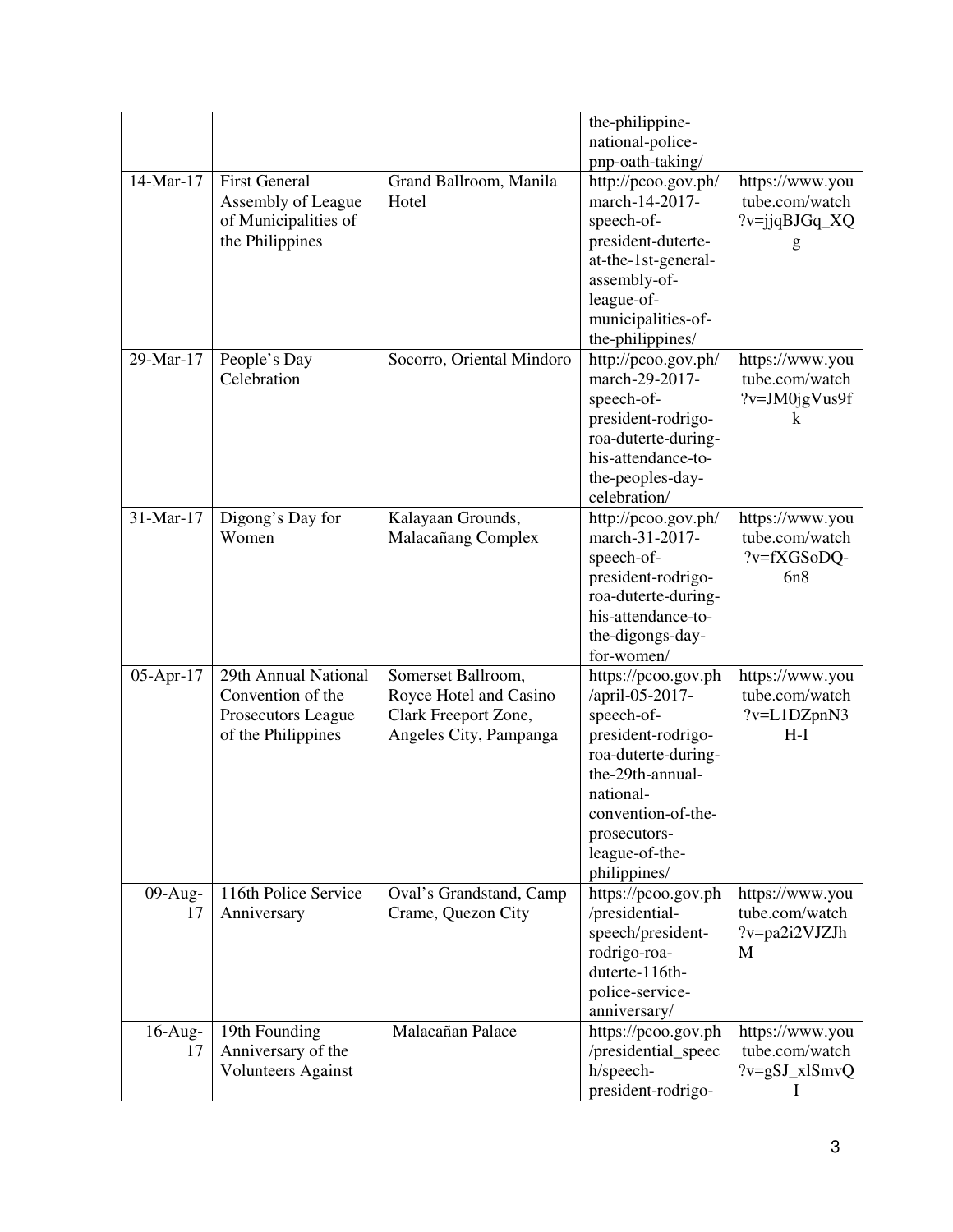| Crime And         | roa-duterte-19th- |  |
|-------------------|-------------------|--|
| Corruption (VACC) | founding-         |  |
|                   | anniversary-      |  |
|                   | volunteers-crime- |  |
|                   | corruption/       |  |

# Dangerous Speech Framework Analysis

# Social and Historical Context

The 12 speeches analyzed illustrate strategies used by Duterte to gain popular support for his "war on drugs." They include pronouncements to justify the circumstances, order, goals and values of the antidrug campaign. The speeches were delivered during three different time periods:

• During his inauguration,

l.

- During the first six months of the campaign in which the killings earned criticisms from the Roman Catholic Church, human rights groups, media and the international community,
- During his recent attempts to turn public opinion to his favor when the drug-related killings that were carried out by the police with impunity were heavily criticized for targeting the poor, not the big-time drug traffickers.

The speeches also marked the corollary shifts in the public's reaction to Duterte's anti-drug campaign, from being shocked and immobilized to becoming critical and condemning.

What makes the speeches dangerous is that they contain **(1) explicit and implicit orders to kill** and (2) **statements that endorse impunity, or assurances that law enforcers responsible for the killings could be pardoned, to enjoy amnesty, if sued and found guilty**. These elements are present singly or jointly in almost all of the speeches examined, albeit merely hinted at in Duterte's presidential inauguration speech.

The speeches referred to two target groups: (1) the drug users who create trouble in the community and disrupt harmony in the family but have remained unnamed and (2) drug traffickers or syndicates and their coddlers who include politicians, the supporters of politicians, and even police officers, whose names appeared on the so-called drug list as "drug personalities." Duterte waved a "list" of these so-called narcopoliticians in two of the speeches, before a league of local elected officials (March 14, 2017) and an anti-crime watch group, the Volunteers Against Crime and Corruption or VACC (Aug. 16, 2017). While various media sources have reported on the existence of the list, no government agency has admitted to preparing it. There has been considerable debate over the accuracy of Duterte's "drug list."<sup>3</sup> The drug users were said to have been known to the police, but their names only came out after they were killed, and there was no established proof that they were involved in drugs. There were some communities where local officials resorted to installing a drop box where residents could anonymously submit names of individuals connected to the drug trade. These individuals could then be added to the list of drug suspects.<sup>4</sup> An implication of the way Duterte's targets were identified in his speeches is that they were chosen randomly and not given due process (charged in court, properly investigated, presumed innocent unless proven otherwise) once included in the "list" or mentioned in the speeches.

<sup>3</sup> http://cnnphilippines.com/news/2016/08/19/President-Duterte-list-of-drug-personalities-politicians.html 4 Conde, C. (2017, September 25). Deadly Drop Boxes Fuel Philippine's 'War on Drugs'. Retrieved from https://www.hrw.org/news/2017/09/25/deadly-drop-boxes-fuel-philippines-war-drugs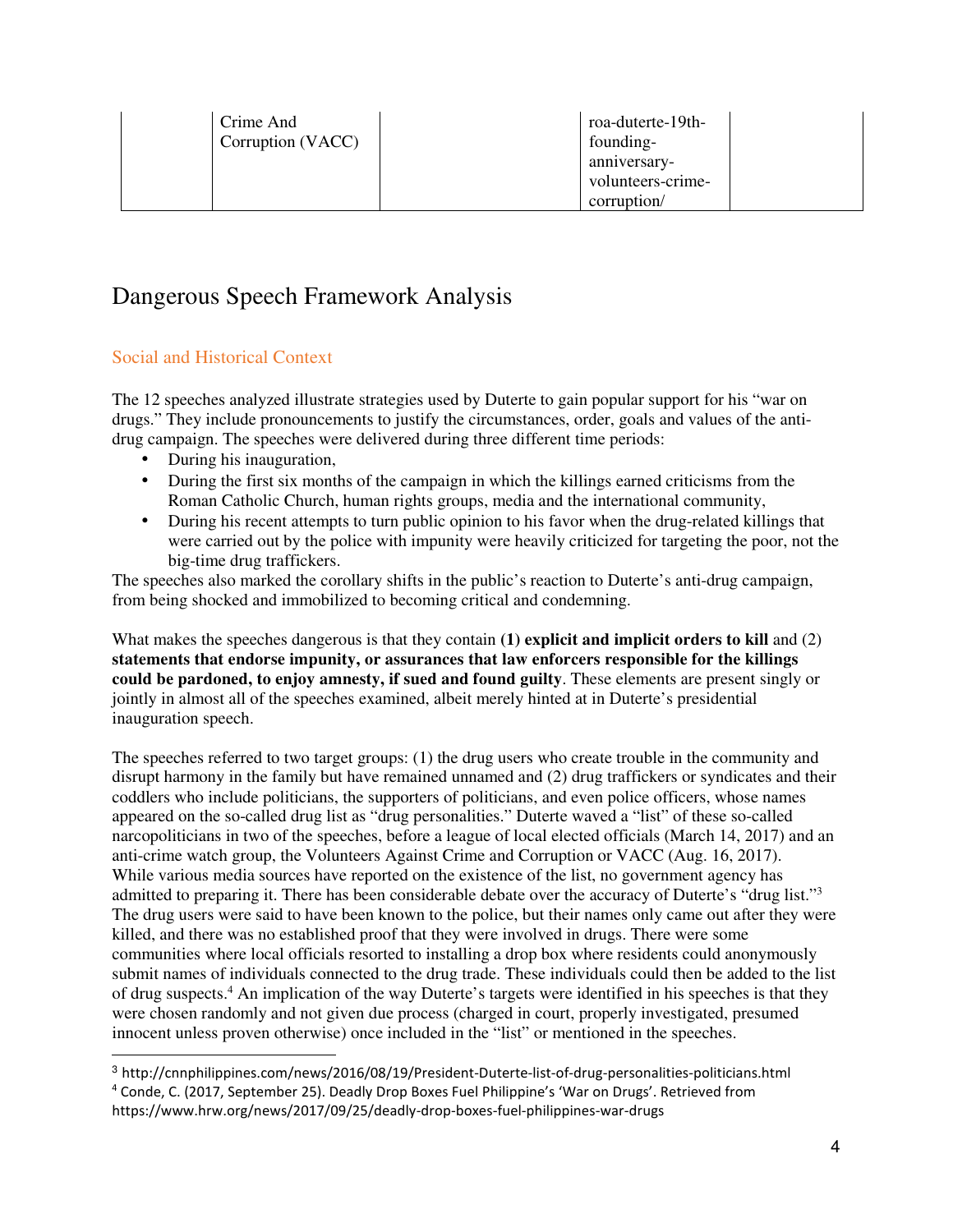Duterte's stance on drugs received unqualified support from the Philippine National Police (PNP), an agency that has admitted to being responsible for some of the killings. The Armed Forces of the Philippines also helped implement the campaign against illegal drugs. Other government agencies that have played supporting roles include the Department of Interior and Local Government,<sup>5</sup> the National Bureau of Investigation and the Department of Health, each implementing rehabilitation programs for drug users who surrendered in droves before police and local officials.<sup>6</sup> There has been no mention of state compensation for those who died in drug-related police operations and vigilante killings.

Duterte has stated that the main target of his campaign, known as Operation Plan (Oplan) Tokhang (short for "tok tok" and "hangyo," meaning knock and plead), are users of crystal meth (locally known as "shabu"). On many occasions, he has downplayed the effects of cocaine and heroin, which he says are preferred by the rich, versus those of crystal meth, the use of which he has repeatedly said is limited to the poor.

As reported in the media and documented by human rights groups, the drug-related killings, as outbreaks of violence against the targeted group, have generally victimized the poor, particularly those living in slums and blighted communities in Metro Manila and other urban centers in the Philippines. The images of victims—bodies found in squalid and dark areas—were constant in photographs taken by photojournalists and images captured by Closed Circuit television cameras. The sense that the poor are the primary targets also emerged in a recent national poll where 54 percent of respondents believe that the drug war targeted mainly the poor and 45 percent said many of those killed were not really drug dealers.<sup>7</sup>

The Philippines poverty incidence rate stood at 21.6 percent as of 2015, according to the Philippine Statistics Authority.<sup>8</sup> Poverty has a bearing on the how Filipinos enjoy equal protection of the law. Poor Filipinos either have little or no access to justice, including being represented by a lawyer. The state's Public Attorney's Office (PAO), which provides free legal assistance to poor criminal suspects, works with limited resources and, ironically, under the Department of Justice whose secretary supports Duterte's war on drugs. Thus, wrongful convictions of the poor are not uncommon. However, lawyers and human rights groups, such as the Free Legal Assistance Group, Center for International Law and the National Union of People's Lawyers have spoken against Duterte's policy on drugs and assisted victims.

# Speaker(s)

 $\overline{a}$ 

Rodrigo Duterte, the 16<sup>th</sup> president of the Philippines, came to power in 2016, after beating his rivals who had more campaign resources and media exposure. Duterte was the mayor of Davao City for 22 years, a time that was marked by a deadly crackdown against alleged criminals and drug users and sellers. He

http://www.philstar.com:8080/headlines/2017/02/06/1669534/dilg-drug-war-goes

<sup>6</sup> Salaverria, L. (2016, December 30). More than 1 million drug users, pushers have surrendered, says Palace. Retrieved from http://newsinfo.inquirer.net/858077/more-than-1-million-drug-users-pushers-have-surrenderedsays-palace; Drug war surrenders breach 1M mark (2017, January 1). Retrieved from

http://www.philstar.com/headlines/2017/01/01/1658665/drug-war-surrenderers-breach-1m-mark.

<sup>7</sup> Social Weather Stations (2017, October 28). Third Quarter Social Weather Survey: 54% of Pinoys agree that rich drug pushers are not killed, only the poor ones are. Retrieved from

<sup>5</sup> Felipe, C. (2017, Feb. 6). DILG: Drug war goes on. Retrieved from

https://www.sws.org.ph/swsmain/artcldisppage/?artcsyscode=ART-20171027151637

<sup>&</sup>lt;sup>8</sup> Philippine Statistics Authority (2016, October 27). Poverty incidence among Filipinos registered at 21.6% in 2015 -PSA. Retrieved from https://psa.gov.ph/content/poverty-incidence-among-filipinos-registered-216-2015-psa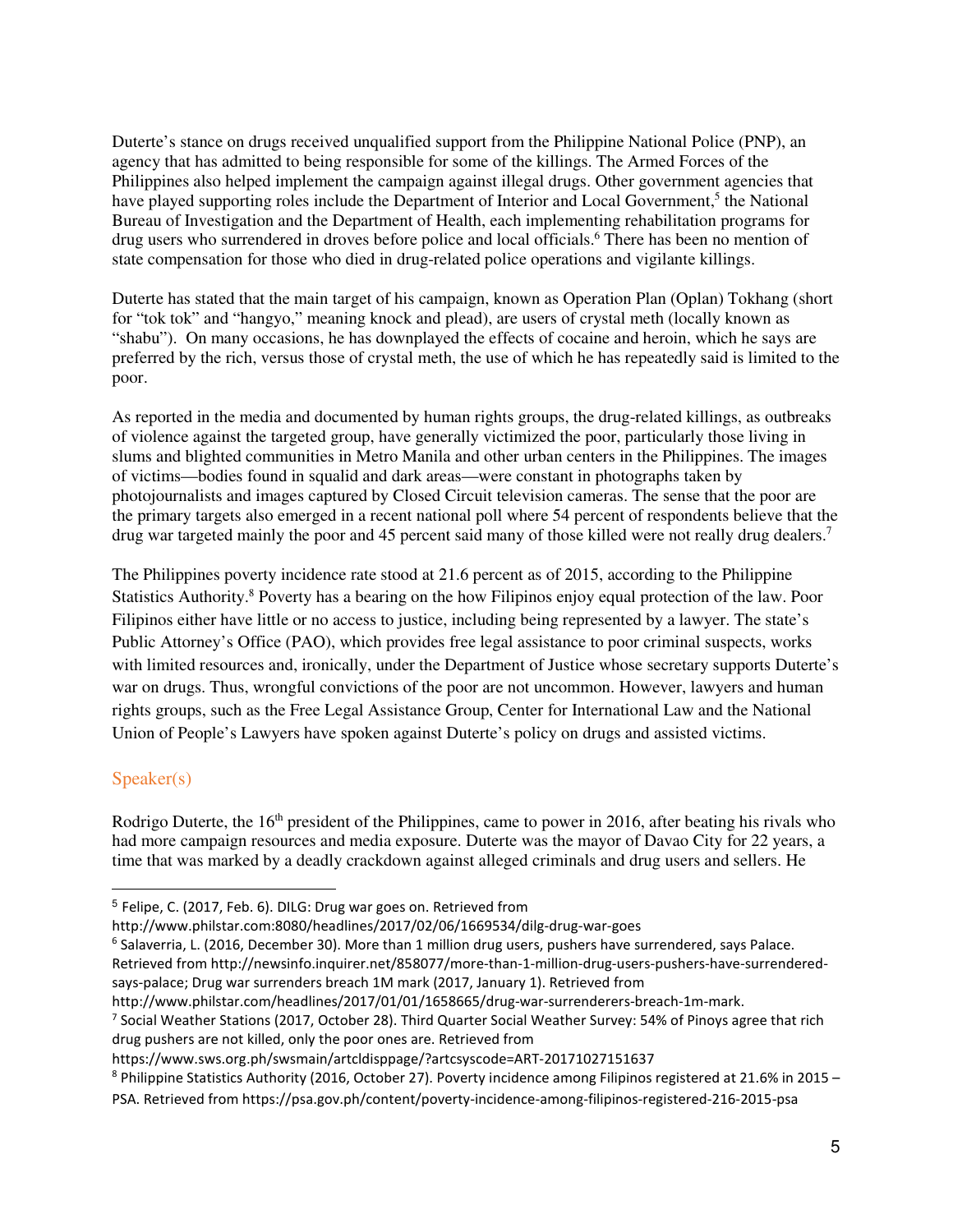capitalized on his notoriety when he ran for president; often mentioning killing drug users and traffickers in his campaign speeches. One of his presidential speeches analyzed for this report also mentioned it.

#### **March 29, 2017 Speech during the People's Day in Batong Dalig, Socorro, Oriental**

**Mindoro**: *Kasi 'yung marami daw akong pinatay 10,000, tang ina, sobra naman 'yan. [laughter] When I was a Davao City mayor for 23 years, magsabi ka ng 600 meron. Actually meron, criminals killed in action. Pero kung sabihin mo mag-utos ako ng—ayan si General Parayno nag-Task Force Davao man 'yan. Tanungin mo, may inutos ba ako na patayin mo 'yung tao nakadipa diyan on bended knees? You are not a warrior then… So what's the, what's your problem? You arrest them alive? Or you're dead, fine. Pag alive, tutal sa presuhan, I have not — I have not expanded the space of the prison. So matulog 'yan sila diyan nakatindig, ganon. Hindi na sila matumba kasi wala namang space. O 'di [inaudible] sa inyo 'yan. The problem is how about the innocent? In my experience, out of 20 wala pa, siguro mga 13, may dalawa ganun, 'yung innocently imprisoned. Pero karamihan talaga may sabit.* 

*(Because they say I have killed many, 10,000, son of a whore,that is just too many. [laughter] When I was a Davao City mayor for 23 years, you can say that around 600. Actually, there were criminals killed in action. But to say that I order the . . . over there is General Parayno, who was part of Task Force Davao. You ask him if I order the killing of a person whose arms were outstretched and on bended knees? You are not the warrior then . . . So what's the, what's your problem? You arrest them alive? Or you're dead, fine. If alive, then in prison, I have not --- I have not expanded the space of the prison. So they will sleep while standing, like that. They won't fall because there's no more space left. Why not [inaudible] it's up to you. The problem is how about the innocent? In my experience, out of 20, there could be about 13, there are about two that are innocently imprisoned. But the rest are hooked.)* 

Duterte's hostility toward users of prohibited drugs, particularly crystal meth, dates back to the late 1970s when he was still a government prosecutor. He would recount the heinous crimes perpetrated by shabu users, especially rape. He believes that meth users are simply beyond redemption because their brains have shrunk from the drug use, and that the judicial system would also find a way to let them get off lightly by pleading insanity. Duterte would restate this conviction in several of his speeches as president.

**Aug. 26, 2016 speech before the military**: *Because as the forensics say—Amerikano rin ang nagbigay sa atin niyan eh (The Americans are giving us that fact), that six to one month incessant use every day of shabu will shrink the brain of the person. And these are really the legal insanity na (already).*

Duterte's war on drugs in his 22 years as mayor of Davao City in southern Philippines, was believed to be carried out by vigilantes called the Davao Death Squad (DDS). The death squad's alleged existence has raised concerns of extrajudicial killings, especially among the poor. Despite local and international investigations into the killings, no charges were filed against Duterte, who escalated the anti-drug war and made it nationwide when he assumed the presidency in 2016, vowing: "I have shown it (referring to his successful campaign against drugs in Davao City) and I will do it, and do it again and again until I shall have wiped out you from the face of the Earth."

Duterte's presidential speeches, delivered in a mix of English and Filipino and sometimes in Cebuano, his first language, convey his ideas against drugs translated into policies and actions. The manner in which he articulates his ideas would have effects on the police, media and the general public. These sectors draw on Duterte's words to understand the course of his "drug war" and may take the words either as a direct order, tacit order or as warning.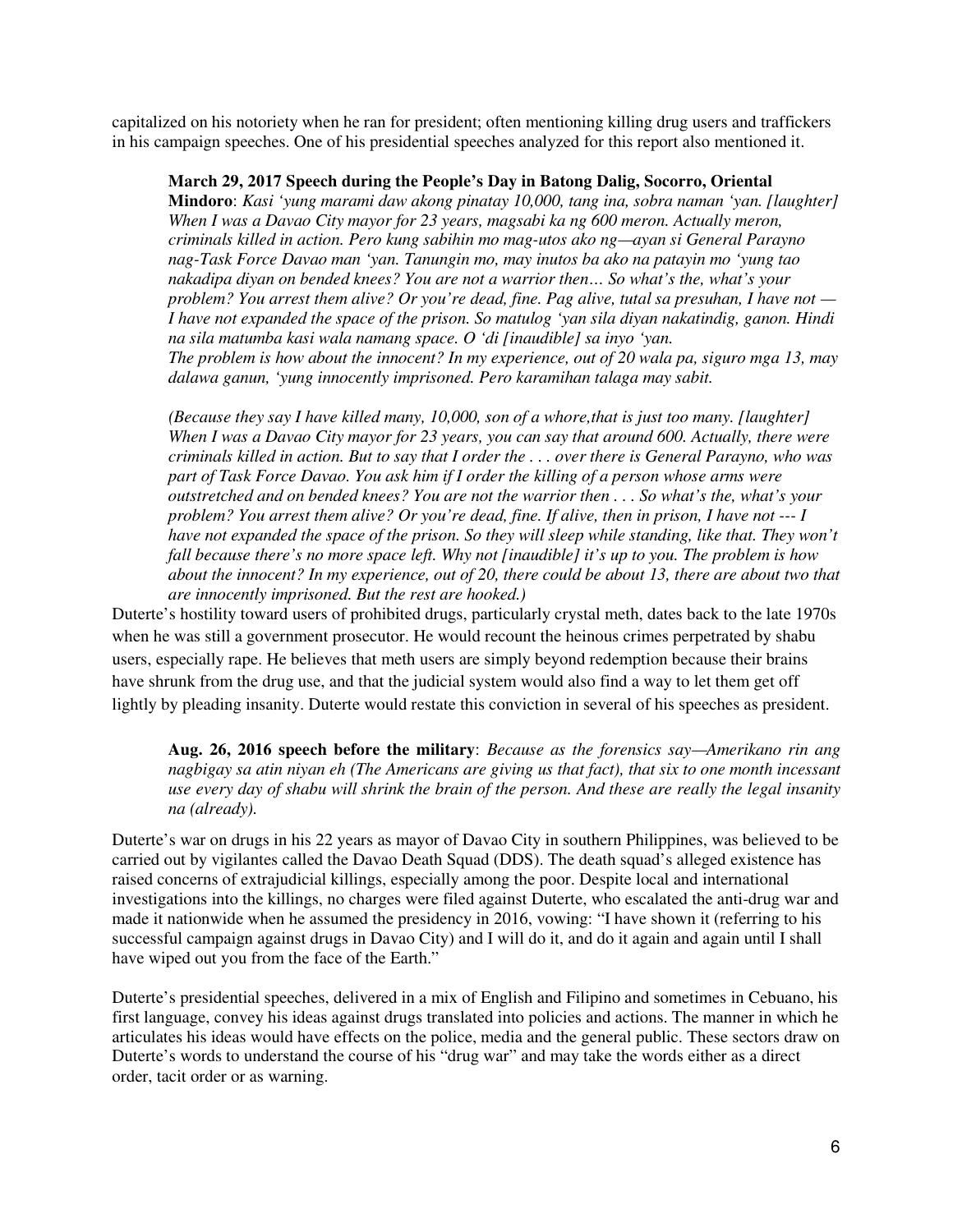In judging Duterte's skills as a public speaker, one should consider not just his rhetorical ability but also his political stature or the way that he exercises power with the capacity to produce certain effects. Stated differently, Duterte's speeches and his overall speech acts (delivery and content of speech combined) are deliberately chosen responses to situations and public opinion and to justify his policies or which actions should prevail. While some observers noted that Duterte's speeches are spontaneous and rambling, the above analyses of the 12 speeches showed that there are patterns or repetitions of anecdotes, points for emphasis and arguments.

Despite the killings, Duterte has remained popular. A nationwide poll shows that his performance and trust ratings remain a high 80 to 82 percent, respectively, as 2017 drew to a close.<sup>9</sup>

### Message

 $\overline{a}$ 

Duterte's statements can be understood as a direct or tacit order to the police to kill the drug users or suspects. He has publicly stated on many occasions he prefers them dead rather than maimed or arrested. Duterte gives several justifications for the killings. First, drug users resort to heinous crimes such as rape and killings, thus their elimination is justified. Second, if they resist arrest or fight back, they could justifiably be shot by authorities. Third, the elimination of drugs and drug users will save the community and families, especially those of Filipino migrant workers, from ruin.

While Duterte has repeatedly instructed police to kill drug suspects only if they resist arrest, human rights advocates observe that this was his way of telling them how to make extrajudicial killings of even poor, unarmed and defenseless victims appear as legitimate police operations. The PNP would later consistently say the suspects were killed because they were "nanlaban" (people who had fought back).<sup>10</sup>

In his speeches, Duterte constructed a scenario where the drug menace endangers the lives and morals of the country. He estimates that there are four millions drug users of which, since he launched his campaign against drugs, more than a million have reportedly surrendered to the police and local officials who visited the homes of drug suspects to convince them to surrender.

Duterte regards drug users as individuals no longer capable of functioning well. Some of the terms he used include: "slaves of drug peddlers," "wasted because their brains have shrunk", "bangag" (high), and "liki" (cracked, leaking, not in his/her right mind). Some, he says, are "beyond redemption or rehabilitation" and "no longer on the right path" ("wala na sa landas").

Drug users are portrayed by Duterte as dangerous individuals who harm their families, communities and the whole country because they commit crimes (Example: "He killed his own mother because the guardian angel was whispering, 'You kill your mother because she's evil").

He has gone as far as calling his target group something else other than human.

#### **Aug. 17, 2016 speech before the police**: W*e have seen our country devastated by drugs. And it*

<sup>&</sup>lt;sup>9</sup> Pulse Asia (2018, January 8). December 2017 Nationwide Survey on the Performance and Trust Ratings of the Top Philippine Government Officials and Key Government Institutions. Retrieved from http://www.pulseasia.ph/pulseasia-researchs-december-2017-nationwide-survey-on-the-performance-and-trust-ratings-of-the-top-philippinegovernment-officials-and-key-government-institutions/

<sup>10</sup> GMA Public Affairs (2016, August 26). Bawal ang Pasaway: PNP Chief Dela Rosa: Nanlaban ang mahihirap na pusher kaya napapatay. Retrieved from https://www.youtube.com/watch?v=Jnr5su9ezX4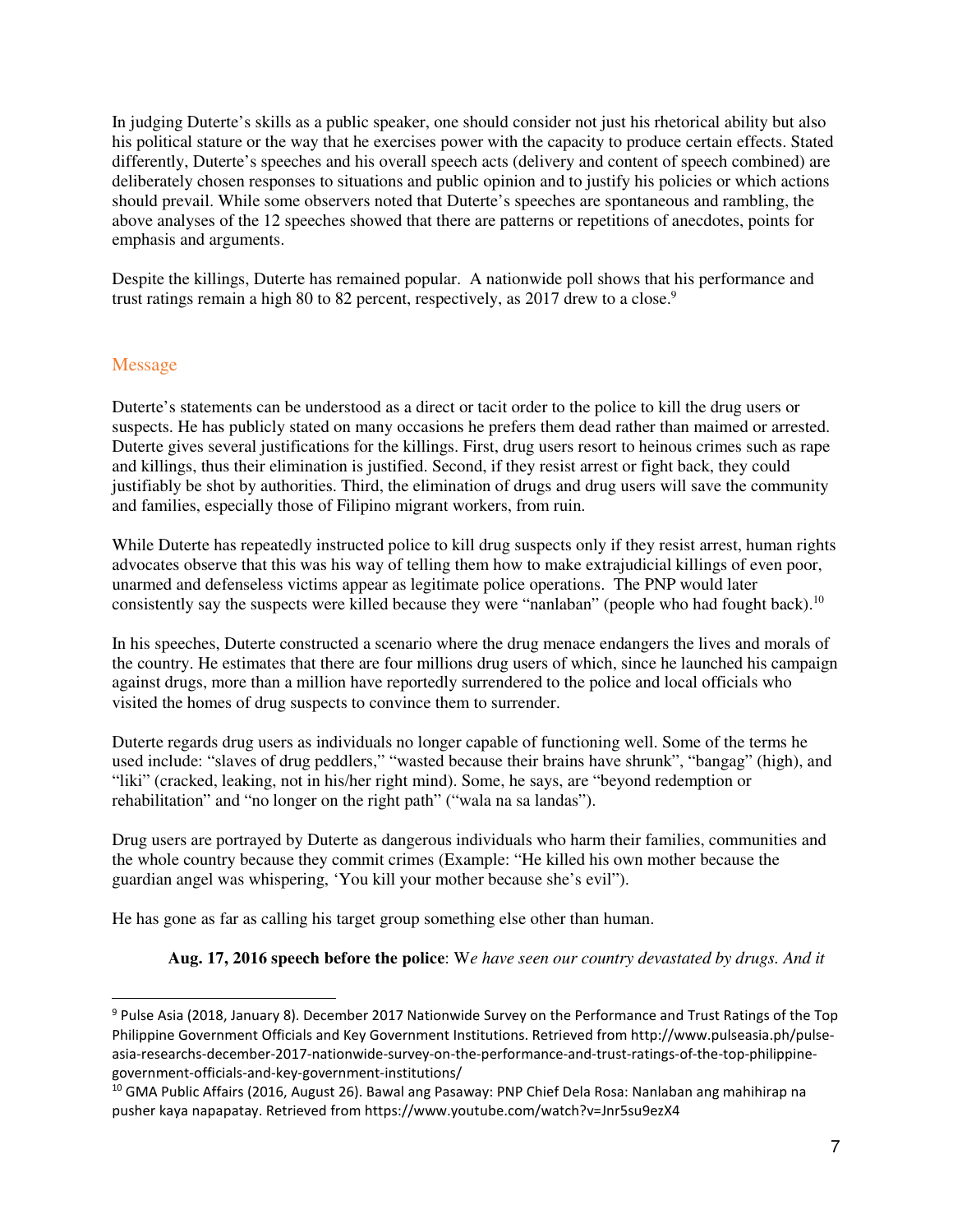*has not only affected millions, but a lot of them are no longer viable as human beings in this planet.* 

*…And what is really very unsettling is that a year or more of shabu use would shrink the brain of a person, and therefore he is no longer viable for rehabilitation.* 

*Let us now say that there are about 400 drug addicts no longer eligible for rehabilitation for they are really crazy and out of their senses and no longer have the cognitive value of their person or their talent. So what do we do with it? We've about 300 dead living Filipinos?*"

**Aug. 26, 2016 speech before the military**: *Sabi ko nga, (As I said) crime against humanity? In the first place, I'd like to be frank with you. Are they humans? What is your definition of a human being? Tell me. Human rights. Use it properly in the right context, if you have the brains. Now, if your gray matter between the ears is melting, I cannot help you, kung ganoon ang tingin mo. (if you see it that way.)*

**Dec. 7, 2016 speech before the military: "***And they say, and it is true, the forensics say and the doctors, the asylums and the drug rehabilitation will tell you, that there's a certain point of the use of constant, constant use of drugs will shrink the brain of a person. Once the brain has shrunk, rehab is no longer possible. Eight out of ten talagang mag-slide 'yan, babalik nang babalik 'yan. (would slide, and would constantly return (to drugs.)*

**March 29, 2017 speech during the People's Day Celebration in Oriental Mindoro:** *In every corner, every inch of the territory, sinabi ko, if you do that I'll kill you (In every corner, every inch of the territory, I said, if you do that I'll kill you). Then when I became president, I never realized the dimension of the contamination.* 

*The widespread use of shabu, 4 million including now the ones who surrendered before me noong pagsabi ko, (when I said) "surrender or I will kill you." And they went out, kita mo parang galing (and you will see that they seem to have come out of) Nazi prison camp, payat, (thin) and they were surrendering by the hundreds of thousands.* 

Below are speeches in which Duterte justified why drug users and suspects should be eliminated and stated that he would not hesitate to take the law into his own hands. They also contain warnings against the target group:

**Aug. 17, 2016 speech before the police**: *Me, for example, if I were an ordinary citizen, and I've lost my daughter to drugs, she gets pregnant five times a year, she's despoiled because of drugs; I've lost my son and another son, bullshit, I will kill you. I will kill you. I will take the law into my own hands. I will not ache stepping down. Forget about the laws of men, forget about the laws of international law, whatever. I'll just ask you simply, the eternal justice that rants this universe*.

**Aug. 16, 2017 speech before members of the VACC who supported Duterte's campaign against drugs and the return of the death penalty.** *Kaya sabi ko, magpatayan tayo. Ngayon, ito namang mga human rights gusto ako i-demanda. Mga buang. Ba't mo ako i-demanda? Wala naman akong pinatay. Sabi ko, I will kill you. Since… Kailan ba ako lumabas ng Malacañan para magbaril ng tao? [laughter] Maraming pulis diyan*.

(*So I said, then let's kill each other. Now, these human rights (groups), they want to file a case against me. They are crazy. Why would they sue me? I haven't killed anyone. I only said, I will kill you. Since when did I go out of Malacañang (the presidential residence) to shoot someone?*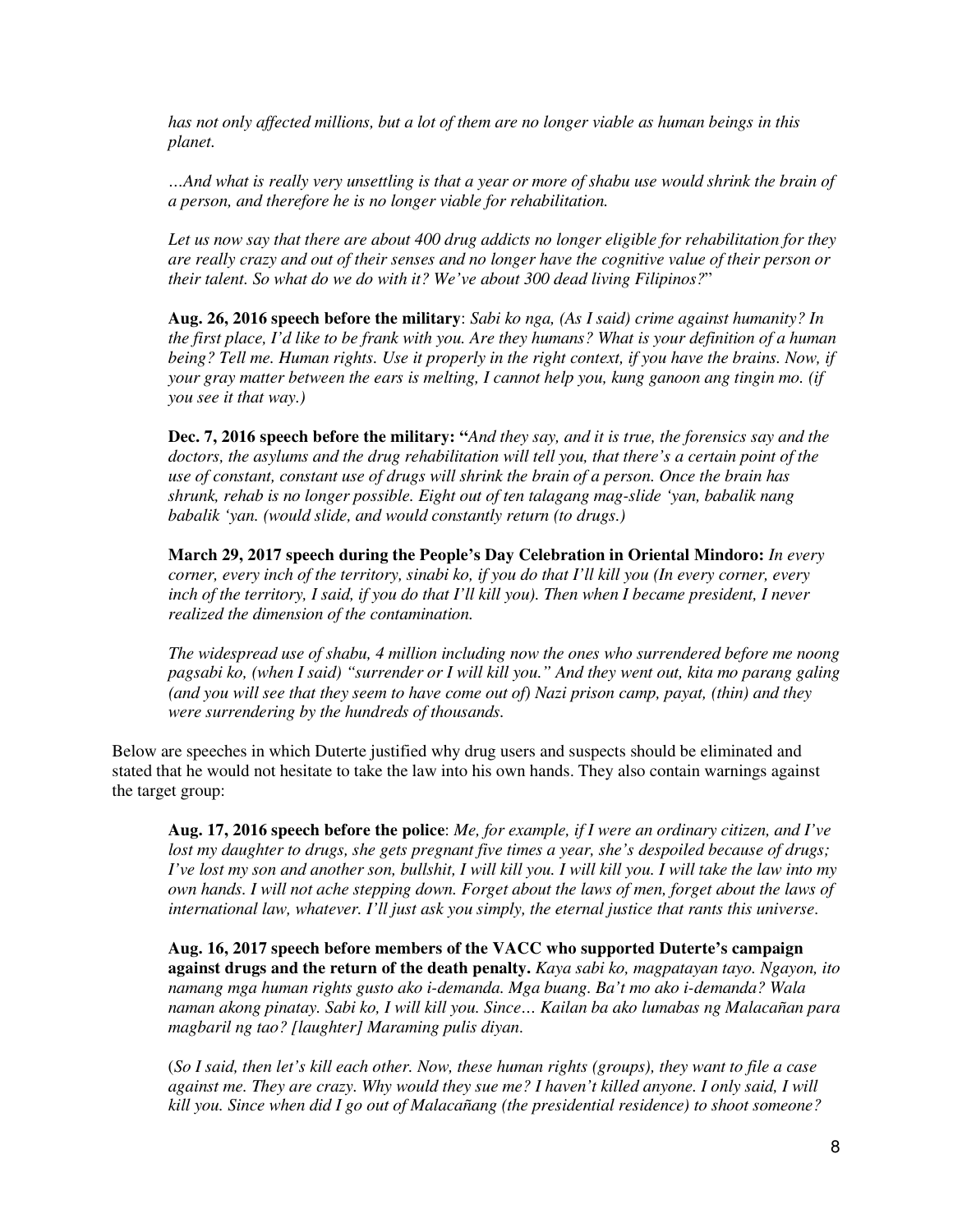*[laughter]. There many policemen around (who could do that).)*

**March 31, 2017 speech during Duterte's Day for Women:** *Kaya diyan ako galit sa mga durugista pati 'yung mga corrupt p\*\*\*\*\* i\*\*\* (son of the bitch) papatayin ko talaga kayo. [applause] Huwag mo akong… Iyang human rights na 'yan, huwag mo akong bigyan ng bullshit na 'yan. (That's why I am angry with the drug users, including those corrupt sons of a whore. I will really kill you. [applause]. Don't you . . . Those human rights, don't give me those crazy.* 

**December 7, 2016 speech before the military**: *Itong droga na ito. (This drug itself.) If it is done that you kill the person because your life is in jeopardy, you are, yourself would lose, not only your funds but your life, my God, shoot him.* 

**March 14, 2017 speech before the League of Municipalities of the Philippines:** *Ako wala akong pakialam ke mahirap o mayaman ka. I cannot stop shabu number one problem now. Kung sabihin ko na huwag itong si ano, kasi mayaman nakapagbigay sa akin ng — ilan, ilan? Isang million? O huwag ito kay anak lang ito ng mahirap.* 

*You cannot stop or suppress shabu kung mamimili ka pa ng anong titirahin mo, sinong makalusot diyan na mahirap. You are trying to figure out a class conflict here.* 

*'Pag hindi mo pinatay ito o hindi mo hintuan ito, hindi mo mahinto tapos may supply, gagana talaga 'yan. Then it will continue kasi lahat may aandar.* 

*(I don't care if you are poor or rich. I cannot stop shabu (meth), (the) number one problem now. If you say that don't do this to someone because he is rich and he gave something to me, how much? One million? Or not this one because she/he is the son/daughter of a poor. You cannot stop or suppress shabu if you're selective with targets, the one who is poor could get away. You are trying to figure out class conflict here. If you don't kill someone or you won't stop this, you cannot end this, with this supply, it would go around. Then it (drugs) will continue because it moves around.)*

The following are excerpts from speeches that contain Duterte's order to kill, especially to shoot drug suspects in the head or the heart instead of disabling them. He also dropped broad hints of how to get away with killing even those who have been arrested by indicating they were resisting arrest:

**Aug. 17, 2016 speech before the police**: *I promised them I will suppress crime and take control of the drug situation, which was really running wild in our country today. Make no mistake about it. I repeat again for all—everybody's consumption: Do not kill if you are not in danger of losing your life. But in effecting an arrest, when there is a violent resistance because in effecting an arrest, you have to overcome the guy to bring him to the folds of the law, if you cannot bring him to the police station, if you could not place him under the control of the law because that is your job to arrest, which is your job to arrest, which means to overcome the resistance, but if the resistance is violent, thereby placing your life in jeopardy, shoot and shoot him dead. Can I be more clearer than that?* 

**Aug. 9, 2017 speech before the police.** *But I've always told you that if you have to shoot, shoot them dead. And this is what the human rights idiots are trying to complain. You know, when I say, "I'll shoot them dead," I'd prefer they'd shoot them in the heart or in the head. That's the end of the problem.*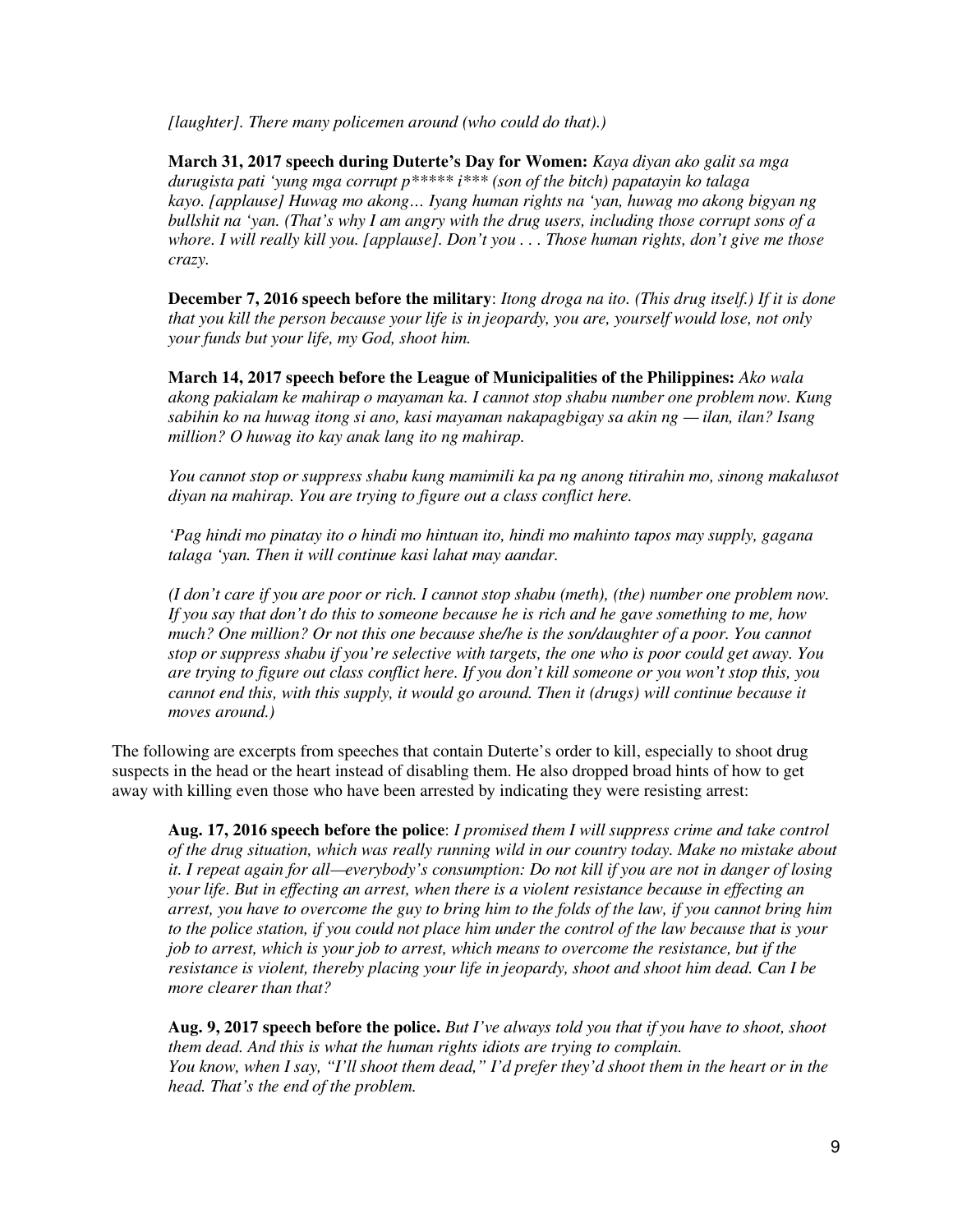*…But I would tell everybody: No matter what it takes, there are always consequences.* 

*Me, if there is a shootout, if they offer the slightest violent resistance, if you have to shoot them, shoot them in the head.* 

*For after all, we have had training about shooting. If they want to put up a violent fight, thereby placing yourself, the lawmen in jeopardy, go for it. That is my order.* 

*You feel that your life is in danger, go ahead. Do not come empty-handed.* 

*… You are all my subordinates and you are supposed to follow instructions*.

**Dec. 7, 2016 speech before the military**: *And why should we be afraid to destroy the forces that would make us grow in fear? Bakit matakot tayo? (Why should you be afraid?) Human rights, you know, you want me, to bring me to fight the International Criminal Court? Gladly. Gladly.* 

*And if they say that I'd go to jail, I'll rot in jail pag wala kayong problema. (if you have no problem.)* 

*…I ask the critics: Why would we be, why would we do extrajudicial killing? Wrap the idiot with plastic, what for? We can shoot him in the head and that's it.*

On Aug. 16, 2017 hours after a series of police operations in the Central Luzon province of Bulacan left 32 drug users and sellers dead, Duterte issued this tacit order to kill in a speech before members of the anti-crime group Volunteers Against Crime and Corruption**.** 

*Yung namatay daw kanina sa (The one who died a while ago in) Bulacan, 32, in a massive raid. Maganda 'yun. Makapatay lang tayo ng mga (That is good. If we could kill) another 32 everyday then maybe we can reduce the --- what ails this country*.

Duterte has also used his speeches to rally support for the killings, including his orders to kill.

**Dec. 27, 2016 Speech before village officials:** *For 23 years mayor ako, ang akong guideline, ang unang Davao niadto, grabe na ang droga, pero nalimpyo man nako. Why? Because kitang tanan, you cooperated with me, and we were able to strike fear. Hadlok sila. Hindi man gyud magduha-duha sulte nga patya basta musukol, labi na gyud kung ang inyong kinabuhi nalagay na sa alanganin. Either ikaw ang mamatay o ang droga, so mamili ka. Magsakripisyo ka magpakamatay ug patayin mo iyan. So I said I've always, 'di ba? I will always defend you. Huwag kayo matakot ng kaso. And that goes for the police and the military. And it will continue until the last day of my term.* 

*(For 23 years that I was the mayor, my guideline is, Davao before has serious cases of drugs but I cleaned it up. Why? Because all of us, you cooperated with me and we were able to strike fear. They were afraid. We don't hesitate to say kill if they resist, especially when your life is put in danger. Either you die or the drugs, you choose. You sacrifice, you die for or you kill that. So I said I've always . . . isn't it? I will always defend you. Don't be afraid of court cases. And that goes for the police and the military. And it will continue until the last day of my term.)*

Present in six speeches are Duterte's statements telling local officials and the police to justify killings by stating that the one arrested had fought back or resisted arrest. Sometimes Duterte conjures a scene of a police officer in a dilemma whether to shoot or spare the life of a suspect. What Duterte was driving at is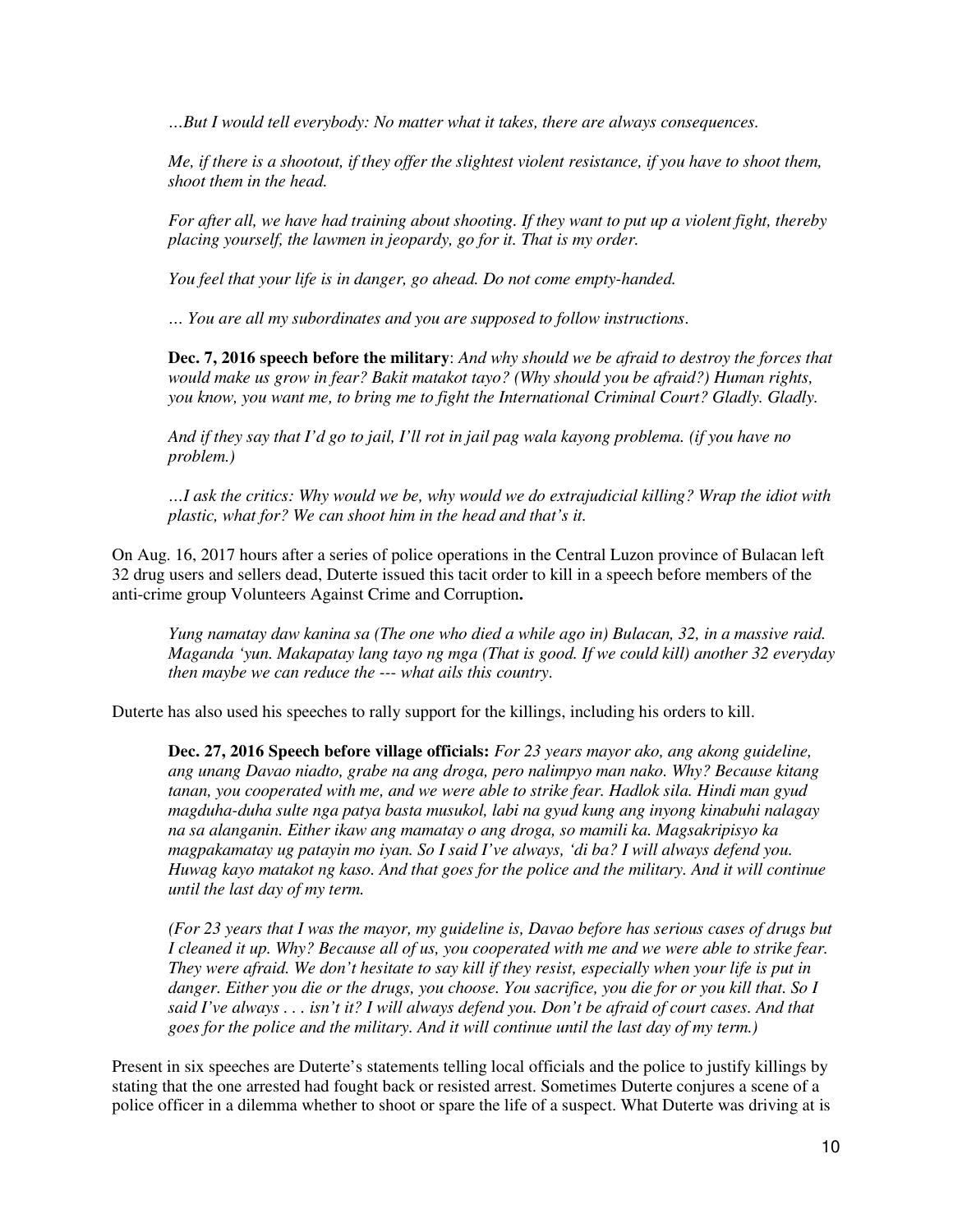that authorities can actually kill the suspect and invoke self-defense as an excuse. It appears that the operations against drug users are premised on the intent to kill at any sign of resistance rather than simply arrest the suspects.

Duterte suggests in his speeches how killing the suspect is allowed:

**Dec. 27, 2016 speech before village officials in Davao.** *Basta akong ingon sa inyo, mao kini'y guidelines, you try to arrest. Tell the drug addict or the drug lord to surrender without a fight. Di ko gustong pusil nimo, pero surrender peacefully kay nagka sa ka, may shabu ang imong gibaligya. Ato imong gipalitan barangay tanod 'to. Surrender diha. Away pagsukol kay mapugos ko pag bunot sa akong baril. Pero kung imong gidakop musugod naa poy baril, mapatay pud nimo, mamili ka, si anhing barangay captain ka, o barangay captain ka gihapon? If you think that your life is in danger, go ahead. But kanang taong nag-surrender na, o labi katong gitalian ana, o ang tao gatalikod imong pusilon for nothing. Pangitai ug nag sa, ayawg pataka ug pamusil diha. Ug naay shabu o nasa iyang bulsa, unya mo kalit nag bunot, naa kay baril, then by all means kill. Dili na extrajudicial killing*.

(*But I tell you, here are the guidelines, you try to arrest. Tell the drug addict or the drug lord to surrender without a fight. I don't want to shoot you so surrender peacefully because you have broken the law, you sold shabu. You bought it from a community peace officer. Surrender now. Don't fight back because I will be force to use my gun. But the one you arrested has a gun and could kill you. You choose, you become a dead village chief or a living one. If you think that your life is in danger go ahead. But the person who surrendered, or in handcuffs, you shoot him with back turned against you for nothing. Look for a violation/crime first, don't shoot for no reason. If there is shabu in his pocket, then he took out a gun, and you have a gun, then by all means kill. That is not extrajudicial killing*.)

**April 5, 2017 speech before government prosecutors**: *Ang sabi ko, sa order ko sa pulis pati militar, go out and hunt for them. (I said, in my order to the police, including the military, go out and hunt for them.) Arrest them if necessary. Take them into the custody of the law pagkatapos (later), if you are confronted with the violent resistance, thereby placing your life on the line, shoot them dead. Alam nating lahat 'yan. alam ninyo 'yan. 'Yan ang utos ko. Eh diba sabi mo, extrajudicial killing? Eh di tirahin mo na lahat ng [inaudible]. (We all know that, you know that. That is my order. But you said, extrajudicial killing? Then you hit them all with [inaudible].) That's half a kilometer matamaan mo pa. (you can still hit the target.) Why do you have to risk the lives of my policemen and my soldiers? Ayan ang problema diyan. (That's the problem there)* 

*It's all, it's an equal guilt by everybody. Hindi ko sabihing buhayin kita. Sabihin ko sa pulis, o sige magpabaril ka na lang muna sa paa, huwag kang pumatay ng mahirap kasi maging extra judicial killing I-cha-charge sa atin. (I don't say that I will let you live. I will tell the police, why not shoot you first on the leg, don't kill the poor because you wil be charged with extra-judicial killing.) Ako na lang magpakulong, okay lang sa akin. (I will allow myself to be imprisoned,that is fine with me.) Okay akong umasa sa… sabi ko paputukin 'yang helicopter ko. (Okay with me to rely on . . . I told them to fire at my helicopter.) Fine, go ahead. Lahat ng tao namamatay naman eh.(All of us will die anyway)* 

*Papatay ako nang papatay nang papatay basta droga at maybe corruption. Huwag mo akong (I will kill and kill when it is about drugs, maybe corruption. Don't you)… I said do not fuck with my country with drugs. (. . . I said do not fuck with my country with drugs.) I will destroy you. That's why I said I declared war. I did not order the police to operate. I said I go to war, arrest of all them.*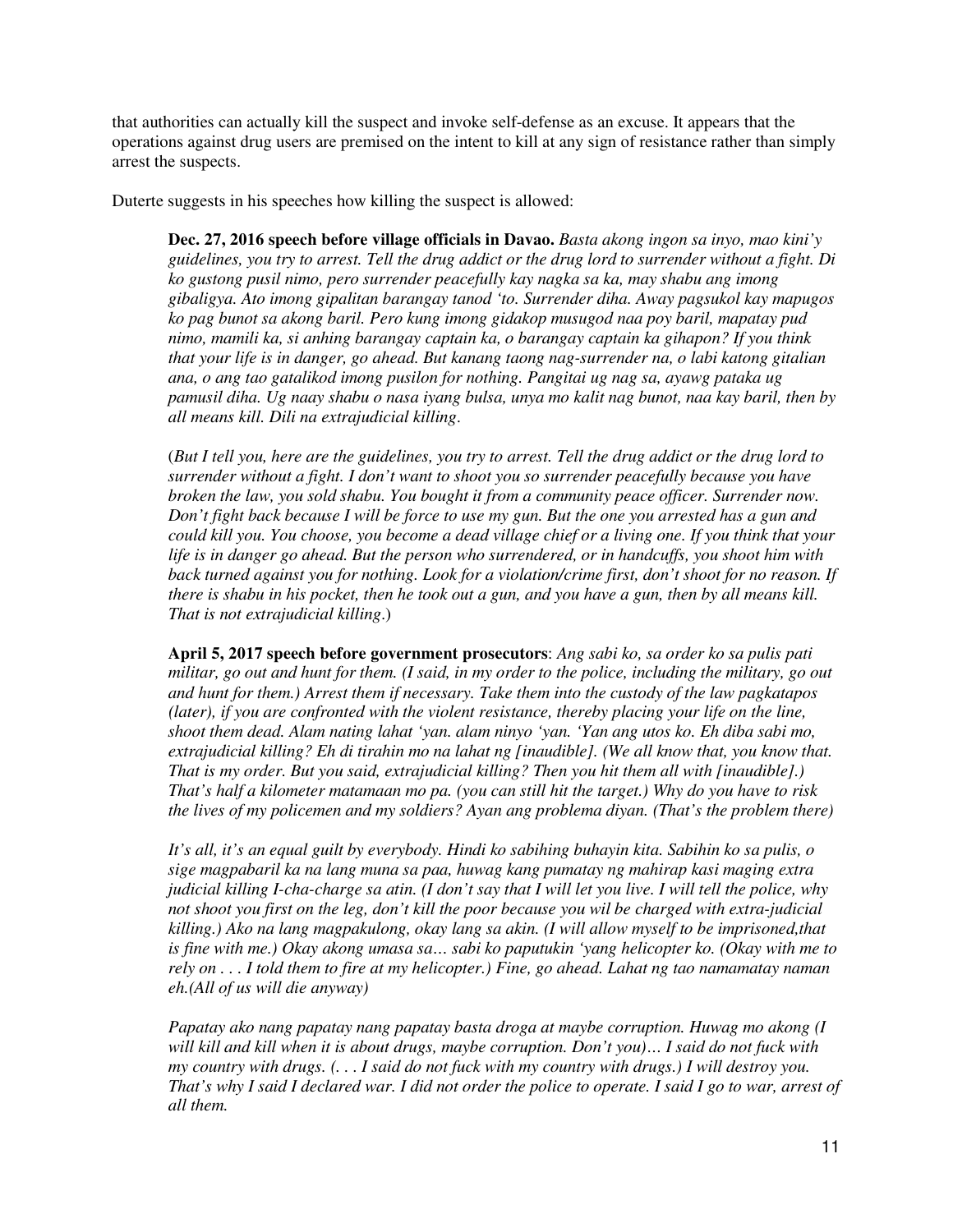Decrying that the police and military have come under fire for the killings, accused of committing human rights abuses while carrying out his orders, Duterte dangled the promise of presidential pardon, in the process encouraging impunity.

**Aug. 9, 2017 speech before the police**: *Hindi ako nakikiusap. 'Yan diyan tanungin niyo. (I am not asking for a favor. That one, if you ask me.) I never influenced my Secretary of Justice and say, "You better file a lesser charge." "Go ahead, file. Let the courts hear it."* 

*Then, if they are convicted, it's my turn now.* 

*There is a trial, convicted, sentenced and --- that's the last step, and there is the President.* 

*And after the trial, if I still find out, with all the cross-examinations and all of things, if they are really innocent, I will pardon them immediately after.* 

*The reading of the promulgation of judgment either for conviction or… Sabihin ko sa judge (I will tell the judge), "Judge, you free him because I just pardoned him." "Why?" "Because I believe in his story." Why?" "Because he is my subordinate."* 

*…We will do it legally. Convict kayo? Okay sige, convict mo, walang problema sa akin 'yan. (You are convicted? Fine, you convict him, there's no problem with me.) But I am giving you advance notice. The Constitution says the President can pardon a criminal, either conditional or absolute or grant amnesty with the concurrent of Congress. Period. It does not even say, he can pardon everybody except to himself. It does not…* 

*So when I sign a pardon for you all, my name will be included. And the letters, D, Duterte. Ganoon lang 'yan eh. (That's just the way it is.) I will not preside, if I get to live for five years, over this country with a drug-crazed population.* 

**Dec. 7, 2016 speech before the Army**: *This is an indication of torture. Hindi natin kailangan 'yan (We don't need that.) I'm addressing myself to the nation. Now, kung may pulis dito na masabit. (Now, if there are police officers who got into trouble.) So they got mixed up with a messy job and I would say that I would believe in the story of the police. Now here comes NBI [the National Bureau of Investigation], both the police and the NBI are under me. DILG [Department of Interior and Local Government] and—But I never interfere and they say it's murder, fine. That is your findings. But since the police is also doing the duty, following my order here, a direct order, I will have to defend him.* 

*Sabihin nila ano (They would say…) —well, I will listen to the story and I would take it as the true version. Why should I, it's just an investigation. Wala naman kayong witness diyan na nagsabi na nakita niya. (You have no witness there.) Come up with something good and maybe I will have a doubt.* 

*But for as long as ganon ang pulis and you would stick to the story and because they are under me, I'll still believe them. Why? Let me ask you, Filipino people: Four million addicts of the Filipino and you are sorry for the son of a bitch who made our children crazy by the millions.* 

*So I and I alone. Ako 'yan, will answer for them. If it is in the performance of duty, that is my ultimate liability. Dito kayo. (Here goes.) I will defend them. As a matter of fact, I'm ready to go to jail for them. Walang problema. (There's no problem.)*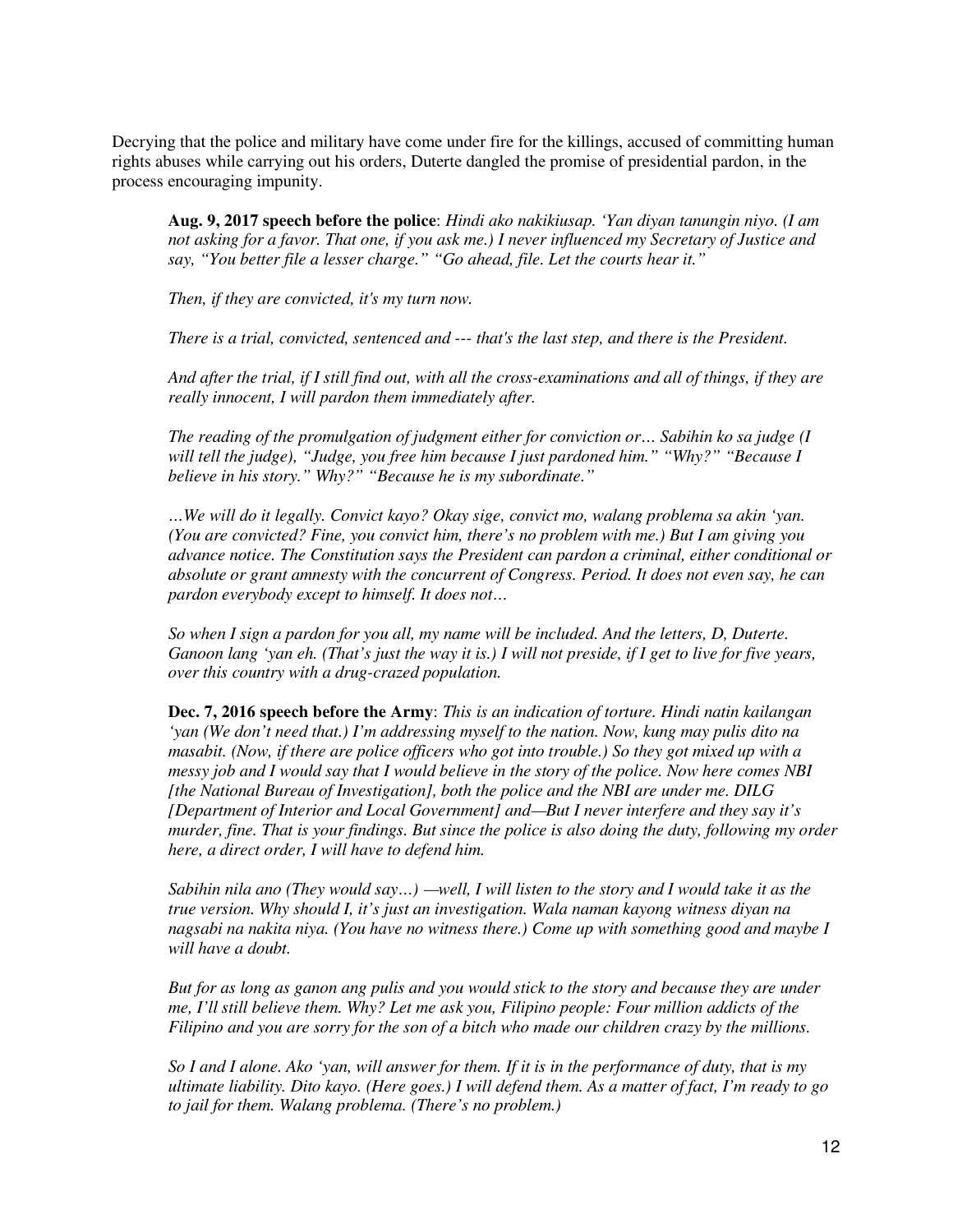*March 29, 2017 speech before the public in Oriental Mindoro: So sino ang… Sino ang paniwalaan ko? Whom do I believe? Iyong witnesses na mga preso o 'yung pulis ko? (The witnesses of those in jail or my police officers). Eh 'di ang pulis ko. (Of course the police.) Now, they have been charged with murder. I will support them. Walang problema, lahat, every military and police who will do his job. This is my order. Go out and hunt for them. Arrest them if it's still possible. But if they confront you with a violent resistance especially if they are armed, and you are in danger of being killed, my God, shoot the idiot and shoot him dead.* 

*Iyan ang order ko. (That's my order) Pag 'yan ang sinusunod ng pulis pati military, huwag kayong matakot ako (If that is followed by the police, including the military, don't be afraid), I and I alone will be liable for that. They are just obeying my order. So any policeman or military man charged for killing those bastards, they will have my protection. Do not… You can charge them with anything."* 

**April 5, 2017 speech before government prosecutors:** *Ngayon, itong United Nations, itong Obama na 'to, pati kayong mga EU, putang ina ninyo, magdemanda na kayo. (Now, this United Nations, this Obama, including you, the European Union, you sons of whores, you sue me.) I will answer personally. I will assume full responsibility sa mga trabaho nitong mga military pati pulis. (over the work of the military including the police.) Those who commit maybe exerted crimes in the performance of duty. Pero huwag mo naman akong (But don't you try me)… let me answer for 'yung mga pamilya pinatay — alam ng pulis, alam nila (the families who died – the police know that, they know that) they cannot shoot a person with an outstretched hand and begging for his life.* 

*Otherwise, wala na ako sana na namatay. (I won't have anyone who died.) To date, I have lost 34, may bago na naman ngayong araw na (and there are new ones today) 'to then about 29 policemen in the course of the drug campaign. (Eh bakit ako namamatayan ng sundalo ko pati pulis? (Why do I have soldiers and police who died?)* 

*Sabi niya ano itong pulis? Sige. Sabi niya murder. Sabi ko sige ifile mo. Pagdating ng korte sige harapin ninyo sa korte. Anong araw ang promulgation? O sige, hindi bale. Marami mang aide ko. Ito, dalhin mo doon sa judge. (He said, what about this police officer? He said murder. I said, go ahead and file the case. When it reaches the court, then face it What is the day of promulgation? Then, never mind. I have many aides. Here, bring this to the judge.) Following pardon, restore to full and civil and political rights and ordered reinstated with two promotions higher.* 

*Legal eh. Walang tayong objections, legal lahat iyan eh. Sabi ko nga noon. Early sabi ko maniwala ako sa pulis, pulis ko iyan eh. Kung anong inutos ko, sabihin niya, sir ganon ang nangyari. Diyan ako maniwala sa kanya. Ngayon yung testigos doon sa prosecution, yun ang binigyan ng importansya ng Department of Justice, eh wala akong magawa. (That's legal. We have no objections, that all legal. That is what I said earlier. Earlier I said that I believe in the police, they are my police officers. When I order them (to do something), he said, "Sir, that is what the Department of Justice gave me then I coud not do anything.")* 

*Eh pag sabi ni Bitay, murder iyan, okay. (When Bitay said, that's murder, then okay) Let's do it legally. Trial, legal. Kung sino yung judge doon, sige you impose the maximum. Pag baba mo doon sa chair mo, maglapit yung aide ko. Ma'am o, doon presidential pardon. O di legal lahat. (Who is the judge there, go ahead, you impose the maximum (penalty). When you got off your chair, my aide will go to you. Ma'am, here is the presidential pardon. It is all legal.)*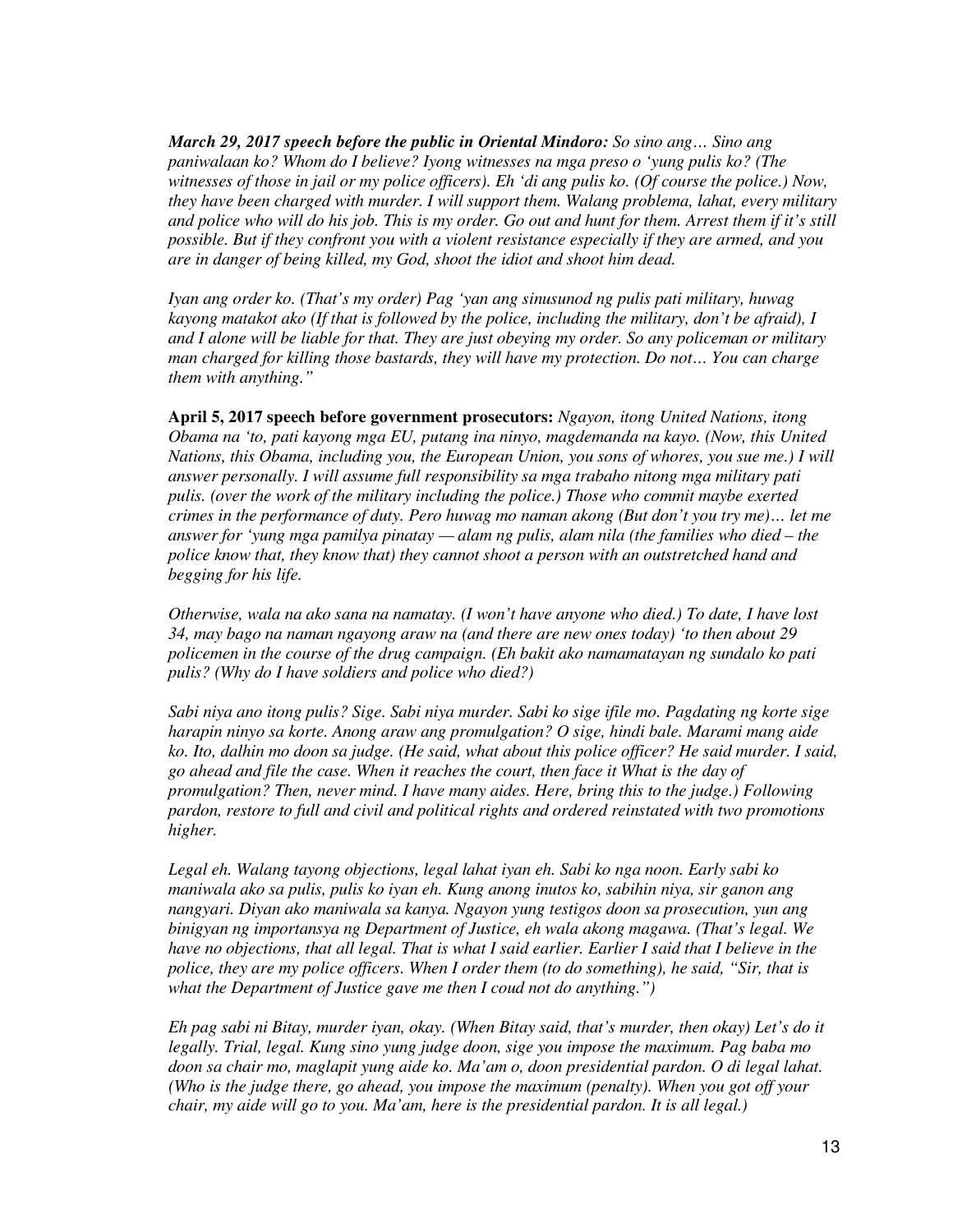**March 31, 2017 speech during the Digong's (Duterte) Women's Day:** *So 'yun ang prangkprangkahan dito. (So there, let's be frank here.) Nationwide. That's why. I will not allow any military or police personnel to go to jail for doing their duty.* 

*Sabi ko, hayaan mo. Eh kung interesado ako na i-corrupt ang system? Eh di sinabi ko n asana kay… hanapan mo ng paraan diyan. (I said, let them be. What if I am interested to corrupt the system? I should have said . . . you find a way out.)* 

*Sinabi ko, 'sige, imbestigahan mo.' So nandiyan na. O, file. Ngayon, pakatapos ninyo, ako na naman. Pardon. With the order reinstatement sa kanyang position or promoted. May promotion pa. (I said, come on, you investigate. It's already there. Then file. Now, when you're done, I will take over. Pardon. With the order of reinstatement of his position or promoted. There's promotion too.)*

Despite criticisms against unjustified killings of drug users, Duterte continues to defend his campaign and the police and military, saying how the target group remains a public threat or a danger to others, including to the police who were the chief recruits for the in-group he was creating. He justified the killings of prominent persons who were behind the drug trade in their communities such as Reynaldo Parojinog,<sup>11</sup> a mayor in Mindanao; Rolando Espinosa,<sup>12</sup> a mayor in the Visayas who surrendered and was killed in a supposed firefight inside jail; and Melvin Odicta,<sup>13</sup> an alleged drug lord also in Iloilo City. He also said the police and military are under siege, consistently claiming he has been losing two to three military or police officer every day in the drive against drugs.

**March 14, 2017 speech before the League of Municipalities of the Philippines:** *Sabihin mo, ilan sila lahat? Iyong kay Santiago noon PDEA head, he gave a — he pegged it about mga three million. Huwag na lang 'yun. Itong akin nag-surrender, 100… 1,600,000 plus.* 

*Ilan ang bangag diyan? Liki sa Bisaya. Cracked. Bisaya 'yung liki, may liki 'yan sa droga. And they're spread all throughout the country. Tingnan mo ha. Human rights, United Nations makinig kayo sa akin.* 

*One million lagay na natin, sagad na natin sa two. Magkaiba ang figures eh but I'd like to stick to my data. Sa akin is we have reached, breached the one million mark.* 

*Marami sa atin dito abugado. Sabi ng doctor forensics, constant use of shabu will shrink the brain of a human being. Kaya nga 'yung iba at alam ninyo naman mga mayors kayo, wala na sa landas.* 

*Magsalita kayo, wala na. Tapos marinig mo na lang 'yung kapit-bahay mo, 'yung isang leader mo, ang asawa naka-droga, hiwalay ang pamilya, dysfunctional family. Ang mga bata mawalaan ng tatay o nanay. Karamihan diyan sa mga babae middle class iwanan, pumuntang America, iwan ang mga bata.* 

*They grow without the loving care of a father or mother. Anong kasalanan ng — ? Drugs. 'Pag* 

l.

<sup>&</sup>lt;sup>11</sup> Ozamiz city mayor Reynaldo Parojinog, his wife, brother and ten others were killed on simultaneous drug raids of their residences by the police on July 30, 2017 (http://www.mindanews.com/top-stories/2017/07/ozamiz-mayorwife-10-others-killed-in-simultaneous-raids-vs-illegal-drugs/)

 $12$  Rolando Espinosa Sr., mayor of Albuera, Leyte was killed in a "firefight" allegedly for resisting arrest. Critics say the operation was a rubout (http://newsinfo.inquirer.net/841271/rolando-espinosa-killed-in-jail)

 $13$  Alleged Iloilo drug lord Melvin Odicta and his wife were killed by an unknown assailant at a port in August 2016 (http://cnnphilippines.com/news/2016/08/29/odicta-couple-shot-dead.html)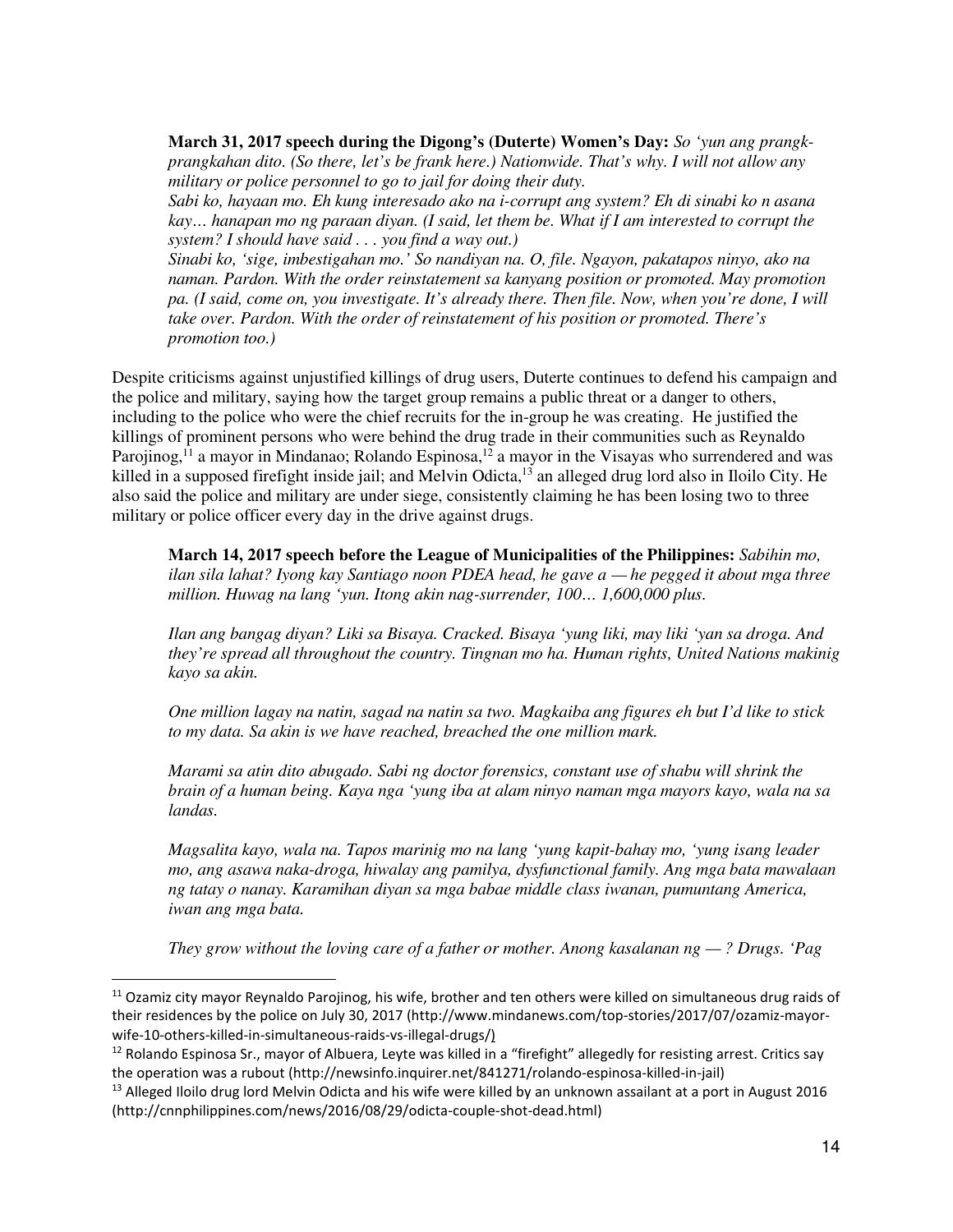*naggulong 'yan, kaya dito sa Maynila hinatsa niya 'yung lolo niya, pinutulan niya 'yung, decapitated 'yung nanay kasi sabi ng guardian angel kung ano-ano nalang.* 

*Darating itong mga TV, "O ano, anong ano?" So it is — parang melodramatic. Kaya minsan ang tingin ng mga isa ring liki na itong pinatay puro mga santo. Karamihan mga santo, mahirap lang so they dramatize the situation.*

*(You say, how many are they? That was from Santiago then Philippines Drug Enforcement Agency head, he gave a \_\_\_ he pegged it about three million. Never mind that. I'll turn to those who surrendered, 100, . . . 1,600,000 plus. How many are addicts? Broken in Bisaya. Cracked, broken due to drugs. And they spread all throughout the country. Look at this. Human rights, United Nations, you listen to me. Let's say one million, maybe let's round it off to two (million).But for me, we breached the one million mark. Many of us here are lawyers. According to forensic doctors, constant use of shabu will shrink the brain of a human being. Thus, others, and you know this because you are mayors, are no longer on the right path. You speak up, its nothing. Then you heard that your neighbour, your ward leader, the spouse is on drugs, separated from the family, dysfunctional family. The children lose their father or mother. What is the fault of . . .? Drugs. Then it goes on, like what happened here in Manila when someone hacked his grandfather, decapitated his mother because a guardian angel asked him to, anything goes. Then TV stations arrive and go "What happened, what's going on?" And so it is melodramatic. Thus sometimes, the cracked sees those cracked up as saints. As many of the saints are poor, so they (media) dramatized the situation.)* 

**Aug. 9, 2017 speech before the police***: I am not about to go on experiment like Colombia and Mexico. All the criminals here, if you insist on a drug war, I will kill you all. I will kill you. That is my warning to all.* 

*Do not destroy my country. We are poor. And as a matter of fact, we are trying not to offend countries because they might suspend their aid and something.* 

*… If I think that your behavior was misinterpreted or because of politics, or simply they just don't want you, [inaudible] especially Parojinog, all those policemen assigned there all these years, some of them who went against his illegal activities were killed.* 

**March 29, 2017 speech during People's Day in Oriental Mindoro:** *Kaya ako doon ako na… Umiinit talaga ako. Kaya sabihin mo, "This Duterte killing…" Putang ina. Sabihin ko, this mayor, you have to grieve for one, two son of abitch? And they have destroyed — Albuera, the mayor there sa Ley — destroyed so many thousands of lives there. Even the Bol-anons na peaceloving 'yan, nagkaroon pa na putang ina, nagbaha ang droga doon.* 

*And then the Odicta couple, 'yung pinatay sa — diyaan sa pantalan. Caticlan. Sila iyon. And 'yung… Ang sabi ko sa una, 'di ba ang unang-una ang sabi ko, Iloilo is the heaviest contaminated. Tapos iiyak kayong para putang ina dalawang iyon.* 

*Hindi ninyo naisip ilang 4 million Filipinos addicted to drugs? Tapos you waste tears? Kaya ako hindi ako magdada, putang ina sabi ko huminto kayo. Talagang yayariin ko kayo.* 

*(If that is the only thing that I can do or I will do in this lifetime as President, I will do it. Just do not destroy my country. Iba na ang usapan dito 'pag ka ano." (As for me, I got angry. When you say, "This Duterte killing . . . Son of a whore. I say to you, this mayor, you have to grieve for one, two sons of a bitch? And they destroyed -- Albuera, the mayor there in Ley(te) – destroyed so*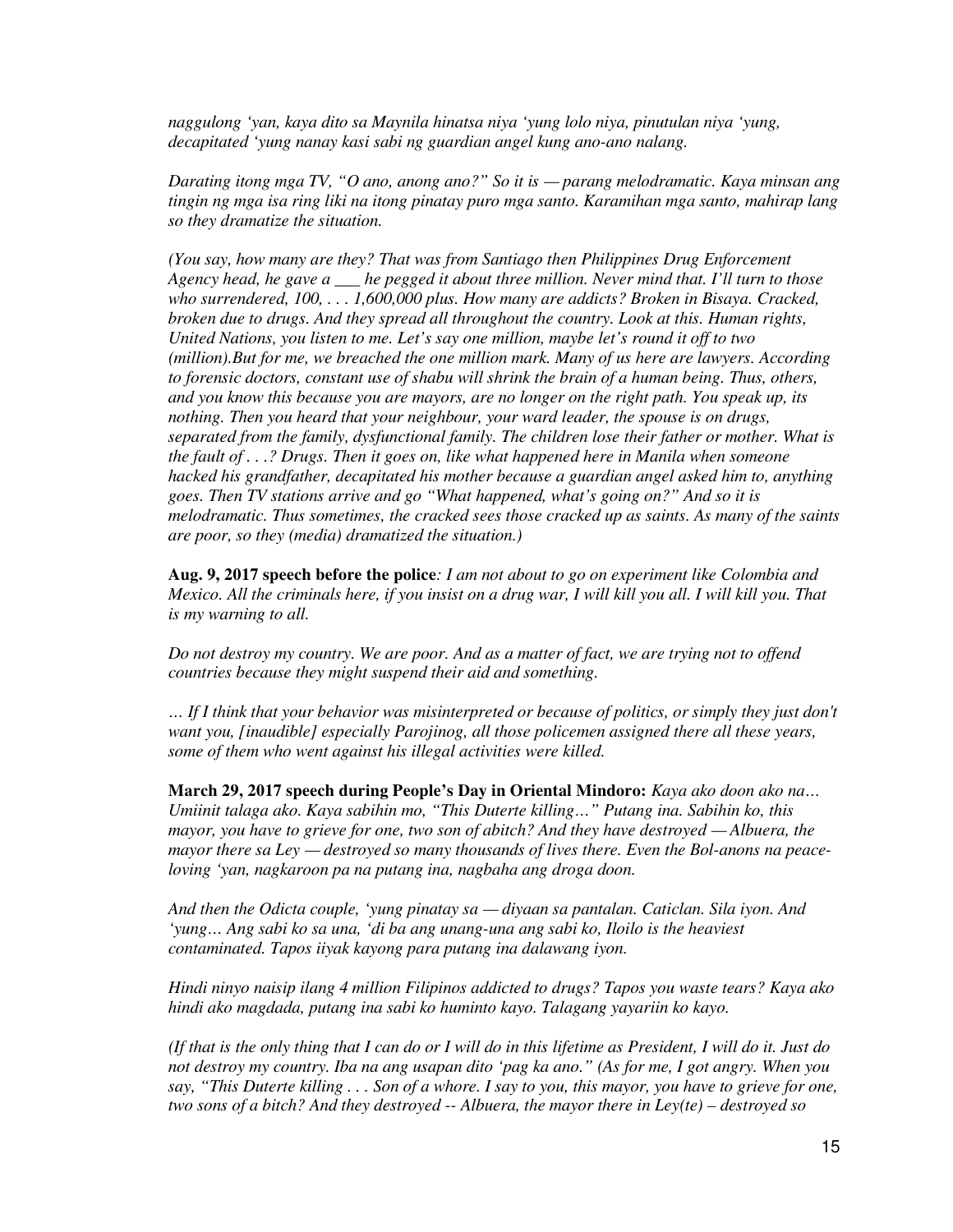*many thousands of lives. Even the Bol-anons (people from the island province of Bohol) are peace-loving, they have, son of the whore, they get flooded by drugs.* 

*And then the Odicta couple, killed in --- the pier of Caticlan (in Aklan province) They're the ones. And then. I said before, and this is not the first time I said this, Iloilo (city) is the heaviest contaminated. Then you cried like . . . son of a whore, that couple.* 

*Have you ever thought that some four million Filipinos are addicted to drugs? Then you waste tears? That's is why I don' rant, son of a whore, I say you stop (ranting). I will do you in. If that*  is the only thing that I can do or I will do in this lifetime as President, I will do it. Just do not *destroy my country. That's a different story here if you're like that.)* 

Duterte has several times raised appeals for the protection of women to justify the drug campaign. He mentioned that women and girls are endangered by drug users because of the violent crimes committed against them. Among his favorite anecdotes was the case of a mother who was killed by her son because the latter was ordered by his guardian angel to do so.

**April 5, 2017 speech before government prosecutors:***Talagang galit na ako for the simple reason na 'yung dumating 'yung droga, the most heinous crimes are committed are not against, 'yung amin nire-rape.* 

*Maraming na-rape sa aming babae sa generation na niyong bata. Pero wala naman 'yang mga one year old, 80 years old, pinapatay 'yung lola, pinapatay 'yung nanay, binubugbog 'yung tatay.* 

*Anak… it has really somehow drugs has changed the… even the most basic values ng Pilipino.* 

*(I am really angry for the simple reason that when the drugs came, the most heinous crimes are committed are not against, ours were raped.* 

*There are many who were raped among out women, the generation which are young. But it does not matter, some year old 80 years old, the grandmother was killed, the mother was also killed, the father was mauled.* 

*Son . . . it has really somehow drugs has changed the . . . even the most basic values of Filipinos.) You know, in the wake of the drug contamination sa Philippines, 77,000 deaths, drug-related. Who will answer for that? Who will take the cudgels for those innocent, the young women raped?* 

Duterte also mentioned that drugs make families dysfunctional and cited how families of migrant Filipino workers suffered because their children turned to drugs. Here, Duterte played on the anxieties of Filipinos working abroad who leave the care of their children to their spouses or relatives. Duterte projects himself as someone who is "in place of the parent" (*in loco parentis*) who minds the family/country while the absentee parent is working abroad. This appears to be an effective trope because overseas workers are among the ardent supporters of Duterte on social media. Government data shows that as of 2016, there were more than two million Filipinos who had left the country within the last five years to work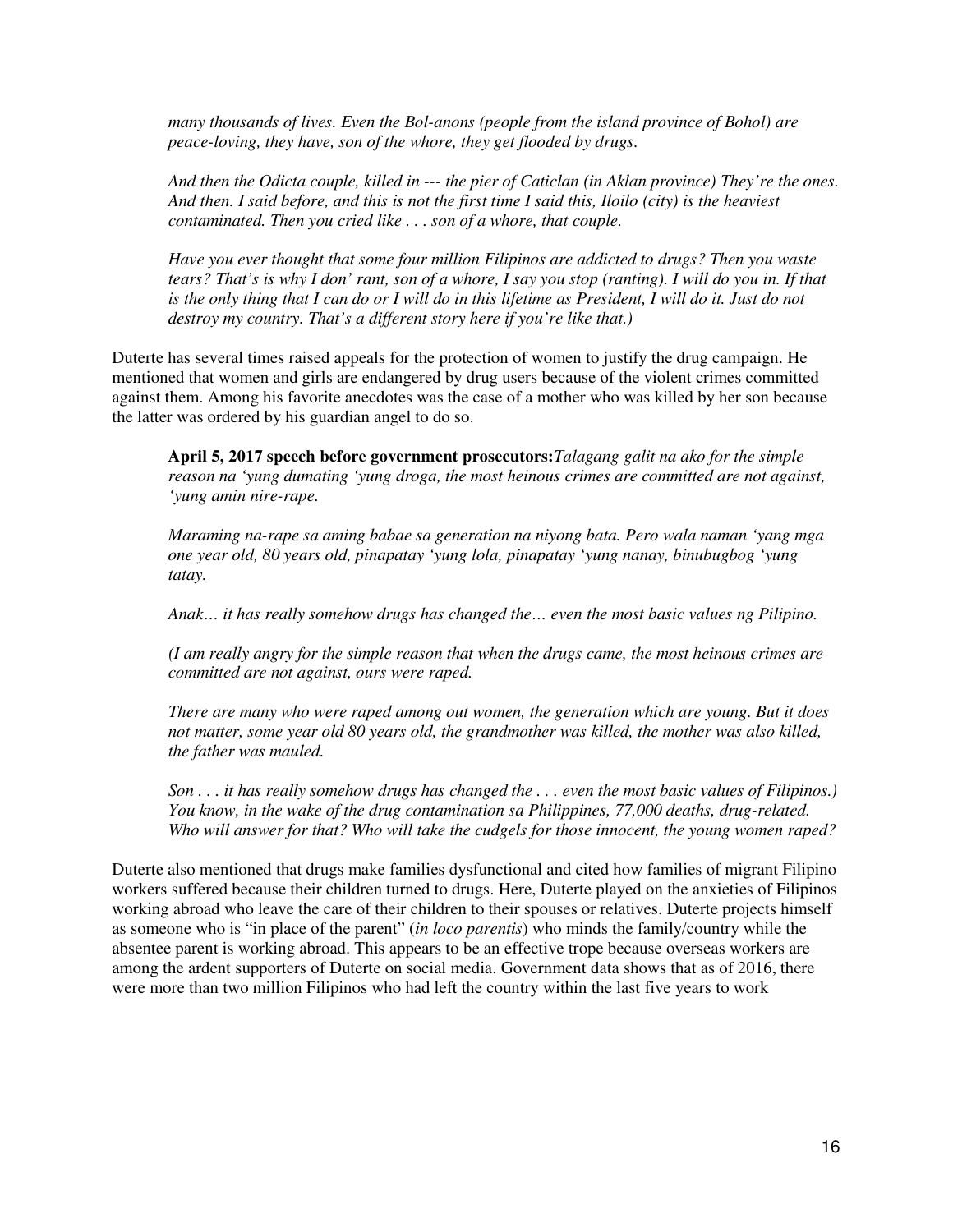overseas.<sup>14</sup> The state's Commission on Overseas Filipinos has pegged the number of Filipinos working or living permanently abroad at more than 10.2 million.<sup>15</sup>

In his first year as president, Duterte was so immensely popular that local elected officials such as mayors, governors and village leaders supported his anti-drug campaign despite the strain it gave them. Local government units were unable to help rehabilitate drug users and were not prepared for the killings in their localities. Many of the speeches are directed at these groups, who are less likely to contest Duterte's policies. In fact they may even be supporters, as in the case of the VACC, which also endorsed Duterte's plan to reinstate the death penalty.

Duterte has severely criticized human rights groups and defenders, both local and international. He even rebuked the state Commission on Human Rights (CHR) and its chair, Jose Luis "Chito" Gascon. By attacking human rights institutions, Duterte separates the "in-group" (police, supporters of anti-drug campaign) from the "out-group" that includes those who criticize the drug campaign and the victims of killings. In other words, human rights, (including the right to life and due process) were simply ignored and the killings of drug suspects continued. The concept of human rights that favors the victims of state violence derails Duterte's anti-drugs designs. In one of his speeches, Duterte not only said he would investigate the CHR, he hinted of a conspiracy that would justify police shooting them.

**Aug. 16, 2017 speech before the VACC:** *Tapos 'yung Human Rights ngayon is investigating. One of these days, kayong Human Rights, kayo ang imbestigahin ko. Totoo. Conspiracy. [applause]* 

*You know, when you... Buti na lang 'yung ano. Sabihin mo pulis, barilin mo na 'yang kasali diyan. If they are obstructing justice, you shoot them.* 

*Para makita talaga kung anong klaseng human right... Galit ako sa inyo. Because hindi niyo tinitimpla kung anong klaseng papasukan ninyo. Basta human rights.* 

*Eh ilang biktima na dito? 'Yung lima na namatay, anong... 'Yung one-year-old na ginulgol doon? 'Yung Human Rights diyan nasaan?* 

*They could not even utter it in public. "Look, do not do that to me," sabi ng human rights. Wala. Tapos itong mga criminal, babandera ka, "human rights, ano..." Tang ina... Kaya ito.*

*(Then the human rights now is investigating. One of these days, you the human rights, I'll have you investigated. That's correct. Conspiracy. [applause] You know, when you. It's a good thing when. You say, police, you shoot them, they are part of it. If they are obstructing justice, you shoot them. So that one can see what king of human right. I am angry with you. Because you don't know what you're into. Just human rights. But how many victims are there? The five who died, what . . . The one-year-old who was victimized there? Where are human rights there? They could not even utter it in public. "Look, do not do that to me," said the human rights. Nothing. Then the criminals, they would say aloud, "human rights, what, son of a whore, therefore this.)*

 $\overline{a}$ 

<sup>&</sup>lt;sup>14</sup> Philippine Statistics Authority (2017, June 9). Statistical Tables on Overseas Filipino Workers (OFW): 2016. Retrieved from https://psa.gov.ph/content/statistical-tables-overseas-filipino-workers-ofw-2016

<sup>15</sup> Commission on Overseas Filipinos (n.d.). Stock Estimate of Overseas Filipinos as of 2013. Retrieved from http://www.cfo.gov.ph/downloads/statistics/stock-estimates.html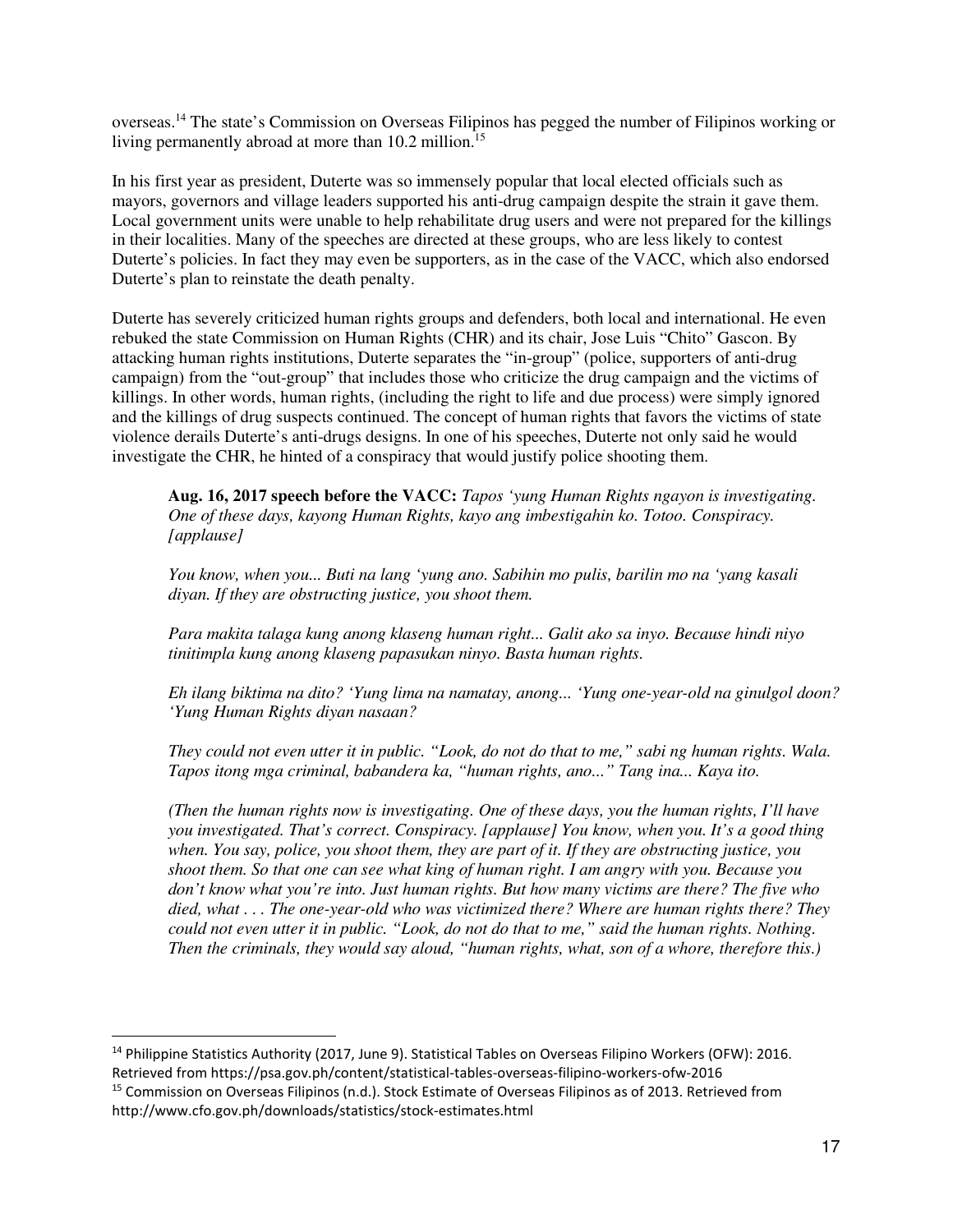#### Audience

Six of the twelve speeches examined were delivered before authorities – police, military (Army and Navy) and government prosecutors. Three of the speeches examined (Aug. 17, 2016; Jan. 19 and Aug. 9, 2017) were delivered before officers and men of the PNP, two before those of the Armed Forces of the Philippines or AFP (Aug. 26 and Dec. 7 in 2016), and one before state prosecutors (April 5, 2017). All are agents of the state that deal directly with the targets of the president's war on drugs: The police and military as executors of the campaign and, hence, perpetrators of violence, and prosecutors as complainants against the targets—should they survive—on behalf of the state. Duterte in his speeches has also pointedly reminded the police that they are all his subordinates and the military that he is their commander in chief.

The six other speeches examined are addressed to local government or civilian authorities, the general public (inauguration speech), and a crime-watch group. These are not the groups that have the direct authority to kill, unlike the police. However, since the victims of the drug killings are overwhelming drug users from poor communities, and a few drug lords or middle-class drug users, the community dimension of the problem is important. The communities are affected by the killings and this resulted in fear, distrust, and loss of breadwinners and family members. Local officials are also asked to join the drug war, receive drug users who surrender, and also deal with their constituents who are drugs suspects. Thus, as far as Duterte is concerned, the support of local officials is crucial for the success of his controversial anti-drug campaign.

In the first months of his campaign against drugs, Duterte's speeches focused on convincing the police and the military of the dangers posed by drug users, drug sellers and their protectors. He also criticized the Roman Catholic Church, human rights groups and some members of the opposition that were critical of his anti-drugs policies. However when police killings of drugs suspects and the rise of drug-related extra-judicial killings were recently heavily opposed by human rights groups in the Philippines and by international bodies and Western countries, and when human rights groups and civil society organizations started filing lawsuits against the police, Duterte's speeches shifted to assuring policemen that he will defend them by granting them presidential pardon and amnesty, with promotion to boot, if they are found guilty by the courts.

The following are example of speeches as reaction to criticisms and adverse public opinion on the "drug war" and how Duterte seeks to assure the police, military, government prosecutors and supporters of his war on drugs of the benefits of being part of the in-group:

**March 31, 2017 speech during Duterte's Day for Women:** *Ako naman I asked the police, anong nangyari? So 'yung mga testigos niya kanya lahat trabaho nila 'yan hindi mo pakialaman. Pero itong pulis ngayon nasabit hindi ko rin pwedeng iwanan, hindi ko talaga pwedeng iwanan. Kasi baka nga talaga sinunod 'yung utos ko.* 

*Maconvict? Ay walang problema. Magsibasa ng 'you are hereby sentenced to.' Ah, tatawag niyan, 'Sir convicted kami.' 'Sabihin mo sa judge sandali lang.' Pardon O, bigay mo sa judge. Ipabasa mo sa judge. O pardon pala kayo lahat. O, restored to full, and with political, civil rights. And reinstated order with the promotion one rank higher.* 

*(As for me, I asked the police, what happened? They have witnesses, that's your job, I won't lift a finger. But this police officer who is implicated I would not leave him/her alone, I could never even leave him/her. Because he/she probably followed my orders.* 

*Convicted? No problem. Upon hearing 'you are hereby sentenced to, ah, he'll call 'Sir, we're*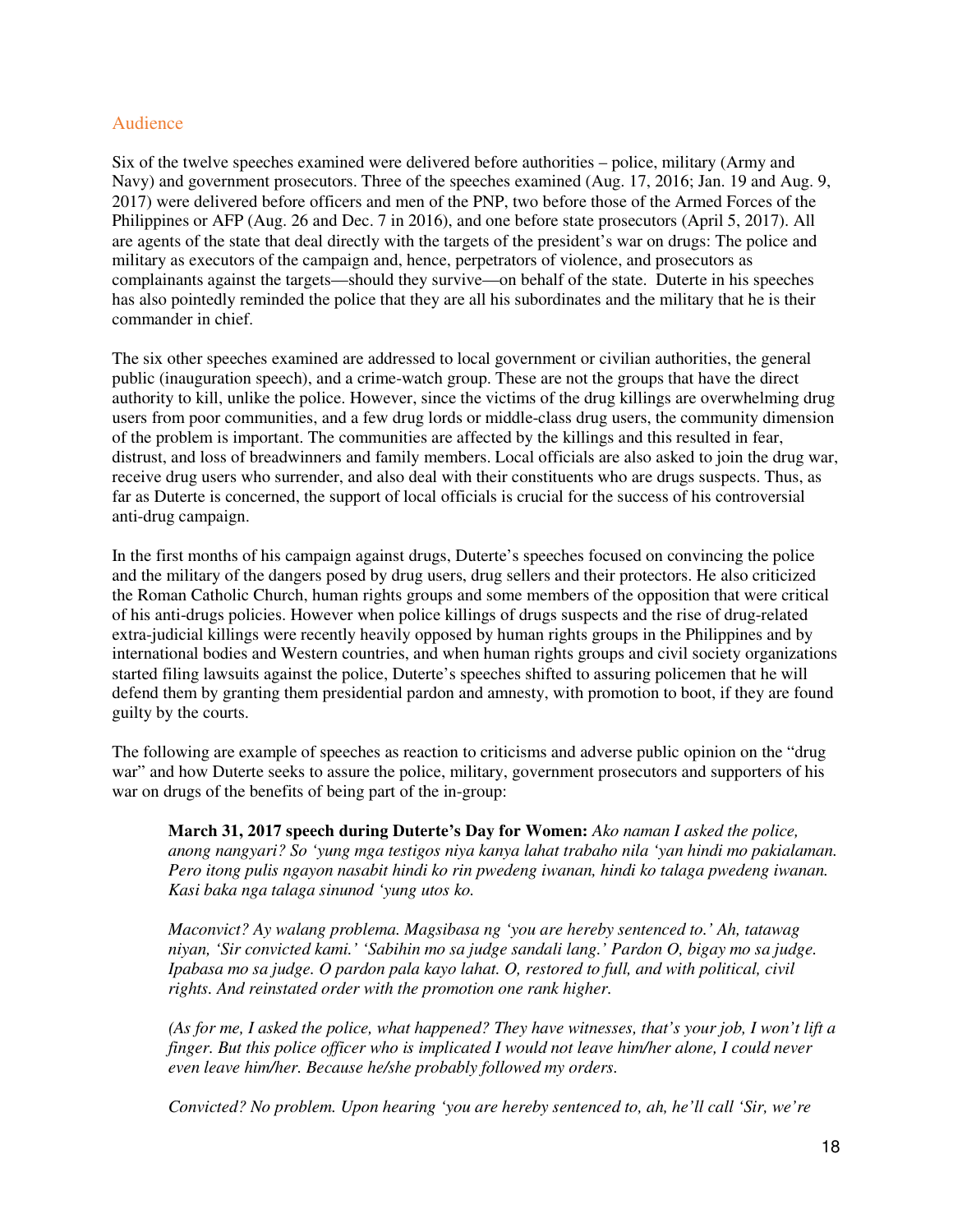*convicted. 'Tell the judge to wait a moment.' 'Here's the pardon, give it to the judge. Pass it to the judge. All of you are pardoned. Restored to full and with political, civil rights. And reinstated order with the promotion one rank higher.*"

**April 5, 2017 speech before government prosecutors**: *We do not commit any graft (granting pardon to police officers) there because it is my privilege and my power because I have to stick by them or with them kasi pag hindi maghina ito kung takot. Alam mo ang pulis noong hindi pa ako Presidente, takot. Kayo alam ninyo iyang piskal. Takot ang pulis. Kasi pag dinemanda ninyo iyan kaya ang pulis tignan din ninyong mabuti. Ang pulis lalo na. The day they are suspended, wala ng sweldo iyan, wala ng pagkain. Wala ng eskwela ng mga anak. So I have to defend them. Lalo na upon my orders.* 

*(We do not commit any graft (granting pardon to police officers) there because it is my privilege and my power because I have to stick by them or with them because if not, they would weaken because of fear. You know, the police before I became president, they were afraid. They were afraid of government prosecutors. The police were afraid. Because if you charge them, you have to see about that. The police especially. The day that they are suspended, they have no salary, no more food. Unable to send their kids to school. So I have to defend them. Especially upon my orders.)* 

**Aug. 17, 2017 speech before the police**: *But I will support you. Do not worry about cases. I will give you the lawyer.* 

*Do not be intimidated about statements of the United Nations. You know, United Nations, you can only investigate genocide when you kill without giving a hoot if you're killing the children, the whole community. You bomb there, that is genocide. But when you kill criminals who fight with you and criminals who fight amongst themselves that is the least of our duty.* 

*What can I do for you, my dear policemen, police officers? I have increased your salaries. You are the first, double your present salary by December, you have gotten the full. (applause)* 

*And I included the Armed Forces of the Philippines and the PDEA, then I would offer free education from kindergarten to high school. (applause).* 

**Aug. 9, 2017 speech before the police**: *You know, the police and the military --- let us be clear on this --- are directly under me.* 

*I am your Commander-in-Chief and for the police, you are under the local governments which I direct and supervise and control in the person of your former Police General Catalino Cuy.* 

*You know as the Chief of all the police, because the Constitution says the President shall be Commander-in-Chief of all Armed Forces in the country.* 

In the six other speeches examined where the audience was non-police and non-military, Duterte's stance appears to be the same. Before the public, local government officials (mayors and elected village leaders) and the anti-crime watchdog VACC, Duterte also tried to enlist their support for his anti-drug policies.

In his speech before the VACC, Duterte criticized human rights groups and the judiciary, at a time when he was besieged by protests and criticisms both domestically and abroad for the rising death toll of his campaign against drugs. He sees the courts and human rights institutions and advocates as favoring the drug users who do not deserve sympathy nor reprieve for turning to drugs. He threatened to kill the judges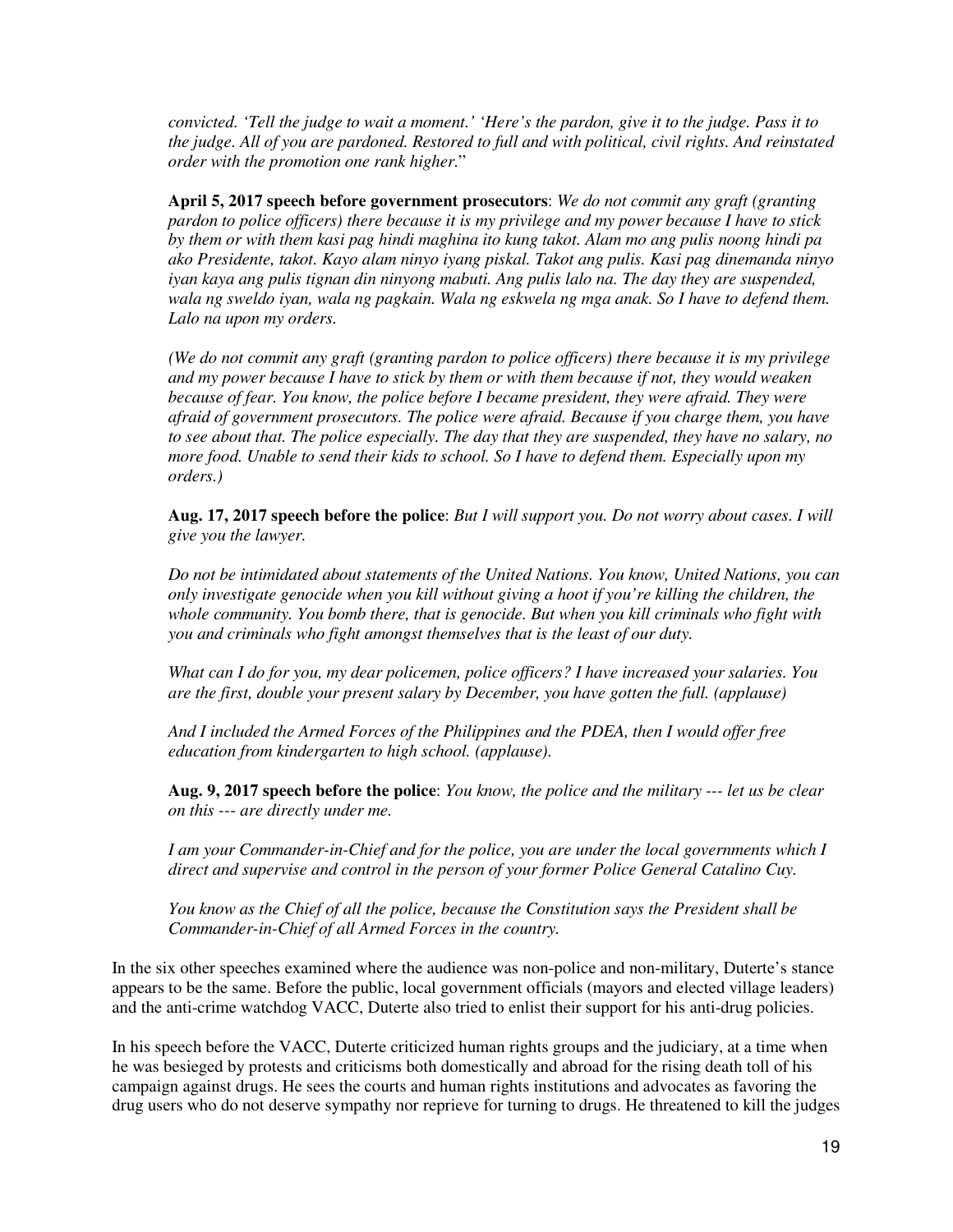and human rights defenders.

Media are not the immediate audience, but Duterte's speeches are news items that either earn criticisms or approval, depending on how journalists frame the story.

In the process, Duterte cultivates an "us versus them" mentality among his supporters.

Duterte issued this warning against the courts and the CHR, singling out the commission's chairperson, Jose Luis Martin Gascon, in his Aug. 16, 2017 speech before the VACC.

*Dito, may judges. [flips through the narco-list] Hinuli ko kay para huli silang patayin. Hintayin na lang 'yung ano ninyo.* 

*As you can see from a distance [shows narco-list] judges. So may mga judges na namamatay? Tanungin mo. Ewan ko. Gobyerno na 'to? Hindi. We will not do that. Magalit ang human rights pati itong si ulol na mestizong itong si Gascon.* 

*Mas marunong pa sa iyo. And they make so much noise. What about the human rights? Hanggang rekomendasyon lang sila. They can write anything. Condemn the police, condemn everybody, pagdating ng recommendation, wala naman.*

(*Here, there are judges. [flips through "narco-list"]. I put them down below the list so that they will be the last to be killed. Just wait for that. As you can see from a distance [shows narco-list] judges. So are there judges that are going to die? You ask me. I don't know. This government? None. We will not do that. The human rights will be angry, including this crazy mestizo, this Gascon. He thinks he is smarter than me. And they make so much noise. What about the human rights? They're only up to recommendations. They can write anything. Condemn the police, condemn everybody, when the recommendation comes, nothing happens.)* 

Taking a cue from Duterte's attacks against the CHR, his allies in the House of Representative drastically reduced the commission's budget to one thousand pesos (20 US dollars) from 649 million pesos(13 million US dollars)<sup>16</sup> although this was later restored after a furor in media and social media. The CHR earned the ire of Duterte's allies because it intends to review the cases of extrajudicial killings related to drugs.

### Medium

l.

The speeches were delivered in public. As president, Duterte has at his disposal a wide array of media outlets that operate directly under the state-run and well-funded Presidential Communications Operations Office (PCOO): the Philippine Information Agency, Philippine News Agency, Radio Television Malacanang, People's Television Network, Bureau of Broadcast Services (including the state-owned Radyo ng Bayan, or People's Radio, with over 30 radio stations and some 20 affiliate radio stations) and the Intercontinental Broadcasting Corp. Many of Duterte's speeches are broadcast live on state radio or TV, or both, or on Facebook accounts of his supporters. All speeches —the transcript, video and occasionally the audio—are posted on the PCOO website<sup>17</sup> where they are freely available. The videos

<sup>&</sup>lt;sup>16</sup> Despite P1,000 budget, CHR vows to uphold constitutional duty (2017, September 12). Retrieved from http://news.abs-cbn.com/news/09/12/17/despite-p1000-budget-chr-vows-to-uphold-constitutional-duty 17 Presidential Communications Operations Office website: https://pcoo.gov.ph/pcoo-archive/#a2016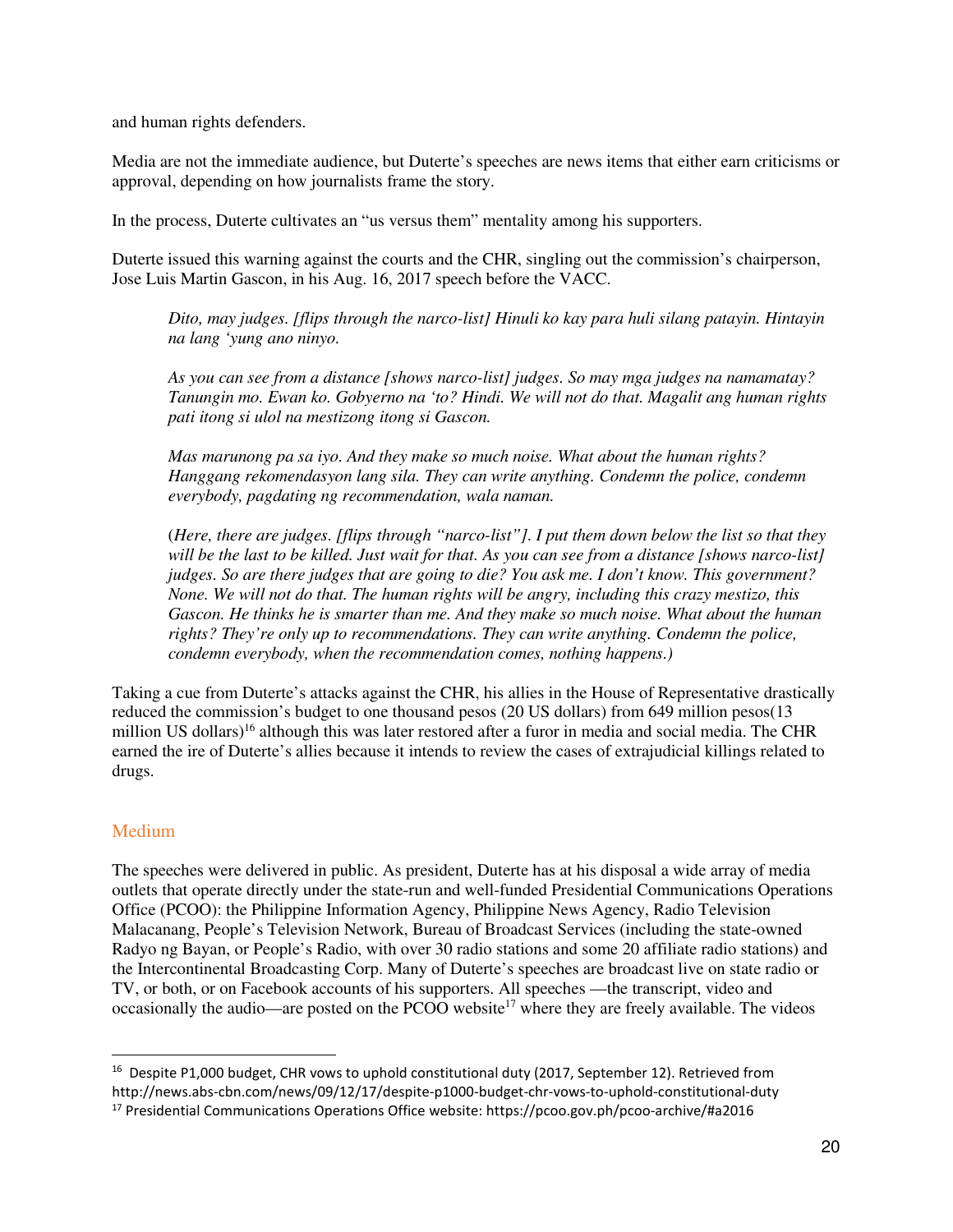are hosted on YouTube. His speeches form the bases for a substantial number of press releases produced by the PCOO.

The PCOO and the offices it supervises have beefed up its social media presence with help from blogger Mocha Uson, one of the leaders of pro-Duterte netizens who call themselves "Diehard Duterte Supporters (DDS)." Uson, who has more than five million followers on Facebook, was appointed as PCOO assistant secretary in charge of social media. A recent addition was blogger Lorraine Badoy, similarly a DDS, who was named PCOO undersecretary. Both have been accused of attacking the president's critics.

Duterte is the most widely covered public official by the private media, both national and local. Many events the president attends are open to media coverage, especially by the Malacanang Press Corps (which consists of reporters from different private and state-run platforms and bloggers). Some in the private media also carry his speeches live—either excerpts or *in toto*. They turn the president's speeches into news accounts. Some news organizations post in full transcripts of some Duterte's speeches too.

Location wise, four of the speeches were delivered at police or military camps, including the headquarters of the PNP and the AFP, which are at the forefront of the battle against illegal drugs.

Duterte fired his opening salvo against drug suspects in a dinner speech on the day of his inauguration. His fiercest messages were delivered at the PNP anniversary celebrations in 2016 and 2017, as well as at the oathtaking of new police officials at a time that police were under fire for the anti-drugs campaign. His instructions to the military were issued at the change of command ceremony in honor of the outgoing armed forces chief of staff. They were obviously directed at officers and men of the police and the military. The occasions where the 12 speeches were delivered drew huge audiences that numbered in the hundreds.

The occasions for the speeches can also be viewed as running parallel to the evolution of Duterte's "war on drugs," from being popular and hardly criticized by the public to being seen as senseless, anti-poor and without accountability. The speeches in 2016 were delivered at the height of Duterte's popularity and during the proverbial honeymoon period after he became president where the public was giving him the benefit of the doubt in solving crimes as his campaign promise. The speeches in 2017 were the responses to criticisms that he failed to deliver on his promises to improve the well-being and sense of security of Filipinos. Moreover, as the drug-related killings that Duterte sanctioned became indefensible, some of his allies are slowly distancing themselves from his drug policy.

Like the rest of the populace, Duterte's audiences can access alternative sources of information from media and social media should they try to seek views and news stories that contest Duterte's claims and the police statements on drug-related killings. While there are news organizations that have sided with Duterte, the majority adopted a stance ranging from neutral to critical. Gruesome images of the killings have been released by photojournalists. Also, human rights and faith-based groups have reached out to families of those who died.

# Responses

# Supportive Responses

Alternating between profanities and jokes, a number of Duterte's speeches elicited occasional laughter and applause, especially when he attacked critics of his war on drugs, including the Roman Catholic Church and other human rights advocates. This were particularly evident when he addressed barangay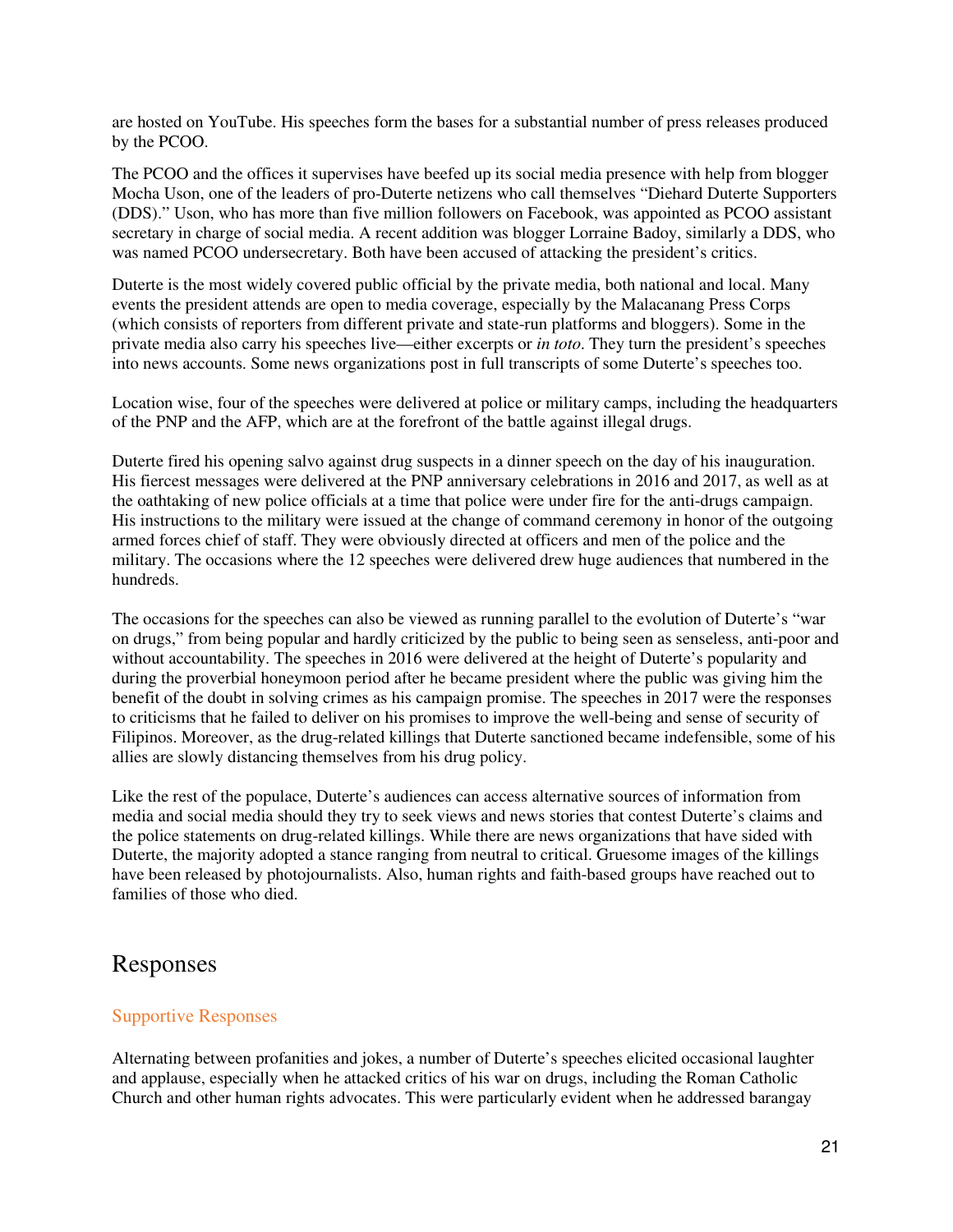(village officials) in his hometown Davao City and municipal or town mayors, many of whom had switched to the president's political party when he won the 2016 election. The reaction of the PNP officers and men was more subdued, although video footage still showed them smiling as the president backed their campaign against illegal drugs or when he slammed detractors.

Official videos of the president's speeches are uploaded on YouTube by Radio-Television Malacanang or RTVM, the government agency that provides daily broadcast coverage of the president's activities. These used to draw only a few hundred views and a handful of likes when Benigno S. Aquino III, Duterte's predecessor, was in office. Views of Duterte's speeches on YouTube have spiked, accompanied by manifold increases in likes and comments. His January 2017 speech to the PNP, for example, recorded 12,207 views with 178 likes and 42 comments in the weeks that followed. The comments to all his speeches are overwhelmingly supportive. A reader wrote after his speech to the police: "I'm so proud of you Tatay DIGONG (Father Digong [the president's moniker]), your The best President for Me, pray q plage na always healthy at ligtas ka (you're safe) all the time, may God bless you always Tatay ng lahat (Father of all)."

Among government officials, the justice secretary, Vitaliano Aguirre II, has reiterated Duterte's position that drug lords, users and sellers are criminals and are, therefore, not human. The Department of Justice leads various agencies, including the National Prosecution Service. In response to concerns raised by Amnesty International that the killings may constitute crimes against humanity under international law, Aguirre said, "You consider them humanity? I do not. The criminals, the drug lords, drug pushers, they are not humanity. They are not humanity.<sup>18</sup><sup>3</sup> The Speaker of the House, Pantaleon Alvarez, meanwhile, said he has no problems with vigilante-style killings and would prefer a shoot-to-kill order on criminals.<sup>19</sup> Senator-turned-foreign secretary, Alan Peter Cayetano, has had to justify the killings before the United Nations, at the Universal Periodic Review of the Philippines' human rights record and at the General Assembly.

Even the police chief, Ronald dela Rosa, appears to see no problems with citizens taking the law into their own hands. About a week after the president addressed his officers and men in August 2016, Dela Rosa suggested to drug users and pushers who have turned themselves in to kill drug lords or burn their houses down. <sup>20</sup> He has also said that the poor are the natural targets of the campaign because they are drugcrazed and fight back when police try to arrest them. The rich, he says, are not likely to resist arrest.<sup>21</sup>

The prominent online presence of Duterte supporters can be seen in the number of partisan news sites across several platforms that share videos, speeches and articles to counter criticisms against Duterte. Partisan news sites have endorsed Duterte's war on drugs, and these sites can easily be identified because they append "Duterte" on their account or name. An example is Dutertenews<sup>22</sup> that posted an article that reinforced Duterte's arguments on drugs shortly after the much-criticized death of the 17-year- old Kian de los Santos in the hands of police.

The partisan news sites are termed "fake news" because they concoct stories, use misleading logos and

l.

<sup>&</sup>lt;sup>18</sup> Agence France Presse (2017, February 1). Criminals are not human—Aguirre. Retrieved from http://newsinfo.inquirer.net/867331/criminals-are-not-human-aguirre

<sup>&</sup>lt;sup>19</sup> Cepeda, M. (2017, February 1). Alvarez: 'Shoot to kill' criminals caught in the act. Retrieved from

https://www.rappler.com/nation/160199-alvarez-shoot-to-kill-criminals

 $20$  Bolando, A. (2016, August 25.) Dela Rosa to drug users: You can kill drug lords. Retrieved from

https://www.philstar.com/headlines/2016/08/25/1617178/dela-rosa-drug-users-you-can-kill-drug-lords <sup>21</sup> GMA Public Affairs (2016, August 29). Bawal ang Pasaway: PNP Chief Dela Rosa: Nanlaban ang mahihirap na pusher kaya napapatay. Retrieved from https://www.youtube.com/watch?v=Jnr5su9ezX4

<sup>&</sup>lt;sup>22</sup> Of Kian and condoms (2017, August 20). Retrieved from http://dutertenews.com/of-kian-and-condoms/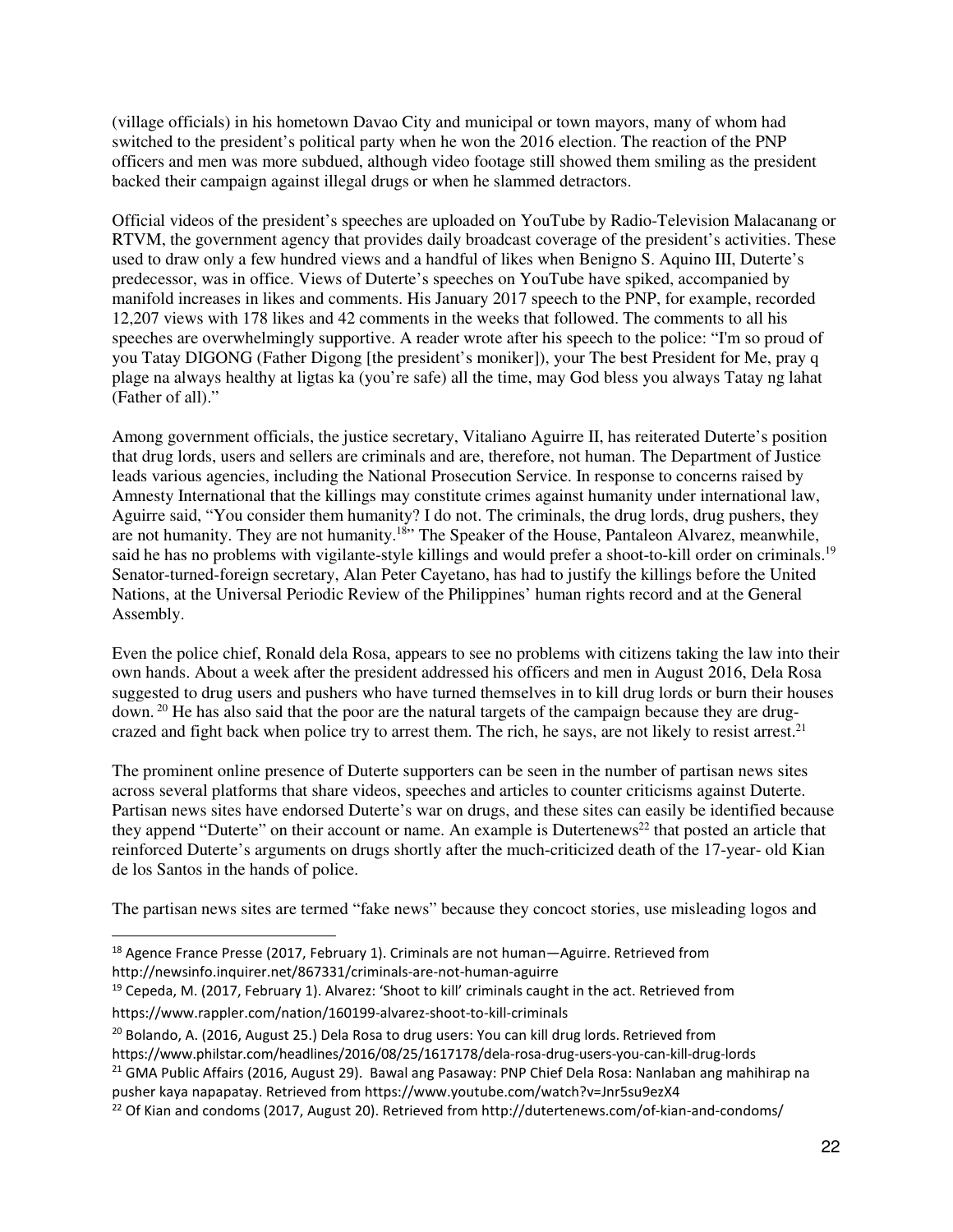sites that are easily mistaken as legitimate online news sites, release unverified information, and vilify the opposition and Duterte's critics.<sup>23</sup> They appropriate the news forms and make-up of legitimate news sites. A number of these news sites are shared to social media platforms by bots or social media operators that are part of PCOO. A number of the fake news sites have far greater interactions and engagements than mainstream media.

Duterte's supporters on social media are among the most vocal in supporting the president's strategy in eradicating the drug problem. One blogger (Thinking Pinoy) has defended the president, saying critics "overanalyze" his statements delivered in "the language of the masses." Uson has consistently supported the brutal war on drugs, putting together or sharing photos and videos drawn from the president's speeches. The video "Duterte's "War on Drugs" Explained**,"** put together by a supporter that uses "Canned Thought Experiment" as a handle, tallies the deaths in the campaign as a measure of its success, juxtaposing it with speeches delivered by Duterte, including his June 30, 2016 inauguration speech and his Aug. 17, 2016 speech before the PNP. Uson's post that shared that video generated 110,000 likes, 118,900 shares and 3.3 million views.

### Opposition / Counterspeech

L

The groups that have openly criticized Duterte's statements and policies related to his campaign against drugs include the Roman Catholic Church, political opposition, open left-leaning groups, clandestine Left organizations, human rights organizations and advocates, lawyers, government agencies such as the Commission of Human Rights, universities and student groups, celebrities, foreign governments, international bodies and watch-groups and the mainstream media and individuals and communities on social media.

The criticisms converged around their disapproval over the government's policy of killings of drug suspects, the sheer number of deaths, the poor as the primary victims of the killings, the lack of accountability of those responsible for the killings, and Duterte's statements that induce authorities to kill without fear because he will pardon them if tried and found guilty. The counter-speeches come in the form of statements,<sup>24</sup> resolutions,<sup>25</sup> mass protest actions, court cases,<sup>26</sup> and cultural and creative protests such as a book<sup>27</sup> and a film.<sup>28</sup>

<sup>&</sup>lt;sup>23</sup> Sodipe, L. (2017, October 4). Aquino list shows many fake news sites bear Duterte's name. Retrieved from http://verafiles.org/articles/aquino-list-shows-many-fake-news-sites-bear-dutertes-name; Esmaquel (2017, June 24). CBCP guide lists websites peddling fake news. Retrieved from https://www.rappler.com/nation/173832-cbcplist-websites-fake-news

<sup>&</sup>lt;sup>24</sup> Stop the killings. Uphold the rule of law (2017, September 4). Retrieved from https://upd.edu.ph/wpcontent/uploads/2017/09/STOP-THE-KILLINGS.-UPHOLD-THE-RULE-OF-LAW.pdf

<sup>&</sup>lt;sup>25</sup> Senate majority resolution condemns Kian's killing, other deaths in anti-drug ops (2017, Aug. 20). Retrieved from http://www.gmanetwork.com/news/news/nation/622613/senate-majority-adopts-resolution-condemning-spateof-police-killings-kian-s-death/story/

<sup>&</sup>lt;sup>26</sup>Ramos, Marlon (2017, October 19). PNP faces class suit in SC over drug killings. Retrieved from http://newsinfo.inquirer.net/939123/pnp-faces-class-suit-in-sc-over-drug-killings

<sup>27</sup>A book on Kian Delos Santos (2017, September 5). Retrieved from http://pcij.org/blog/2017/09/05/a-book-onkian-delos-santos

<sup>&</sup>lt;sup>28</sup> Agbayani, S. (2017, September 22). What to know about Cinemalaya 2017 Best Film, 'Respeto.' Retrieved from https://www.rappler.com/entertainment/movies/182887-respeto-movie-fun-facts-treb-monteras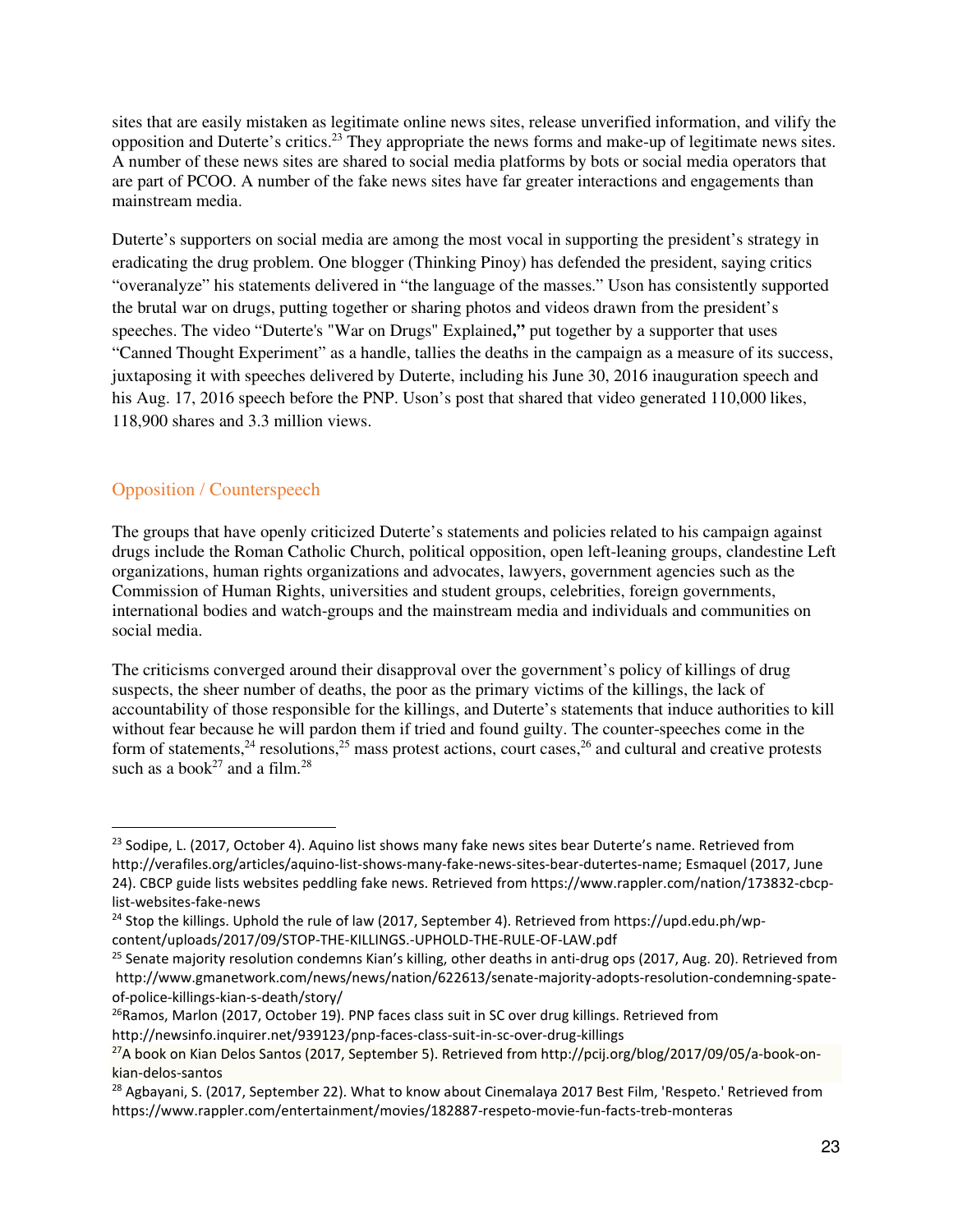Equally strong opposition to the war on drugs has been raised by the Roman Catholic Church through statements and pastoral letter,<sup>29</sup> Amnesty International<sup>30</sup> and Human Rights Watch<sup>31</sup> through fact-finding reports, and the Obama administration, European Union and United Nations through expressions of concern.

In particular, Amnesty International took issue with Duterte's speeches, saying, "Spurred by the almost daily barrage of inciting rhetoric during the President's speeches and media interviews, there has been a devastating dehumanization of anyone currently, or previously, involved in any way in drugs."<sup>32</sup> The rights group urged the president to "end of the use of any language that calls for or excuses violence against alleged drug offenders, as well as their lawyers or Philippine human rights defenders, and recant previous use of such language."

More recently, the scale of killings in Duterte's war on drugs has alarmed the International Criminal Court and spurred it to announce that it will conduct as examination of allegations that the Philippines president has committed a crime against humanity.<sup>33</sup> A report of the U.S. Intelligence Community has tagged Duterte as a threat to democracy and human rights, expressing concern over his "signature" campaign against drugs, corruption and crime.<sup>34</sup>

#### Incidents of Violence or Discrimination

 $\overline{a}$ 

Since it was launched on July 1, 2016, the first day he took office, Duterte's war on drugs has left 3,967 "drug personalities" dead as of October 25, 2017. According to official data, these deaths are categorized as being the result of legitimate police operations.<sup>35</sup>

The government has revised its terminology in classifying deaths that occurred outside police operations, previously classified as "deaths under investigation," as homicides after critics condemned these as extrajudicial killings or summary executions related to the antidrug war. In late October 2016, for example, a hundred days into his presidency, the PNP's tally in the war on drugs reported 3,652 deaths, of which 1,377 or 38 percent it said occurred in legitimate anti-drug operations and more than half—1,954 in all—are what it called "deaths under investigation" or DUIs. As a category, DUI is an ambiguous one because it subsumes cases where the perpetrators were unnamed and also cases where the victims were mistakenly killed.

<sup>&</sup>lt;sup>29</sup> FULL TEXT: CBCP's pastoral statement vs illegal drugs, killings (2017, February 5).

http://www.philstar.com/headlines/2017/02/05/1669324/full-text-cbcps-pastoral-statement-vs-illegal-drugskillings

<sup>30</sup> Amnesty International (2017). *"If you are poor, you are killed": Extrajudicial executions in the Philippines' "war on drugs."* London. Retrieved from https://www.amnestyusa.org/files/philippines\_ejk\_report\_v19\_final\_0.pdf <sup>31</sup> Human Rights Watch (2017, June 28). *Philippines: Duterte's first year a human rights calamity*. Retrieved from https://www.hrw.org/news/2017/06/28/philippines-dutertes-first-year-human-rights-calamity

<sup>32</sup> Amnesty International (2017). *"If you are poor, you are killed": Extrajudicial executions in the Philippines' "war on*  drugs." London. Retrieved from https://www.amnestyusa.org/files/philippines\_ejk\_report\_v19\_final\_0.pdf 33 GMA News Online (2018, February 8.) ICC sets initial review of allegations vs. Duterte's war on drugs. Retrieved from http://www.gmanetwork.com/news/news/nation/642611/icc-sets-initial-review-of-allegations-vs-duterte-swar-on-drugs/story/

<sup>34</sup> Coats, D. (2018, February 13). Worldwide Threat Assessment of the U.S. Intelligence Community. Retrieved from https://www.dni.gov/files/documents/Newsroom/Testimonies/2018-ATA---Unclassified-SSCI.pdf

<sup>&</sup>lt;sup>35</sup> Philippine Information Agency (2017, October 30). #RealNumberPH Update Operations as of October 28, 2017. Retrieved from http://pia.gov.ph/socialcards/cards/142. It is interesting to note that it is only under the Duterte administration that the Philippine Drug Enforcement Agency (PDEA) began listing deaths of drug personalities in its accomplishment reports. It previously listed only arrests of drug personalities, not deaths.